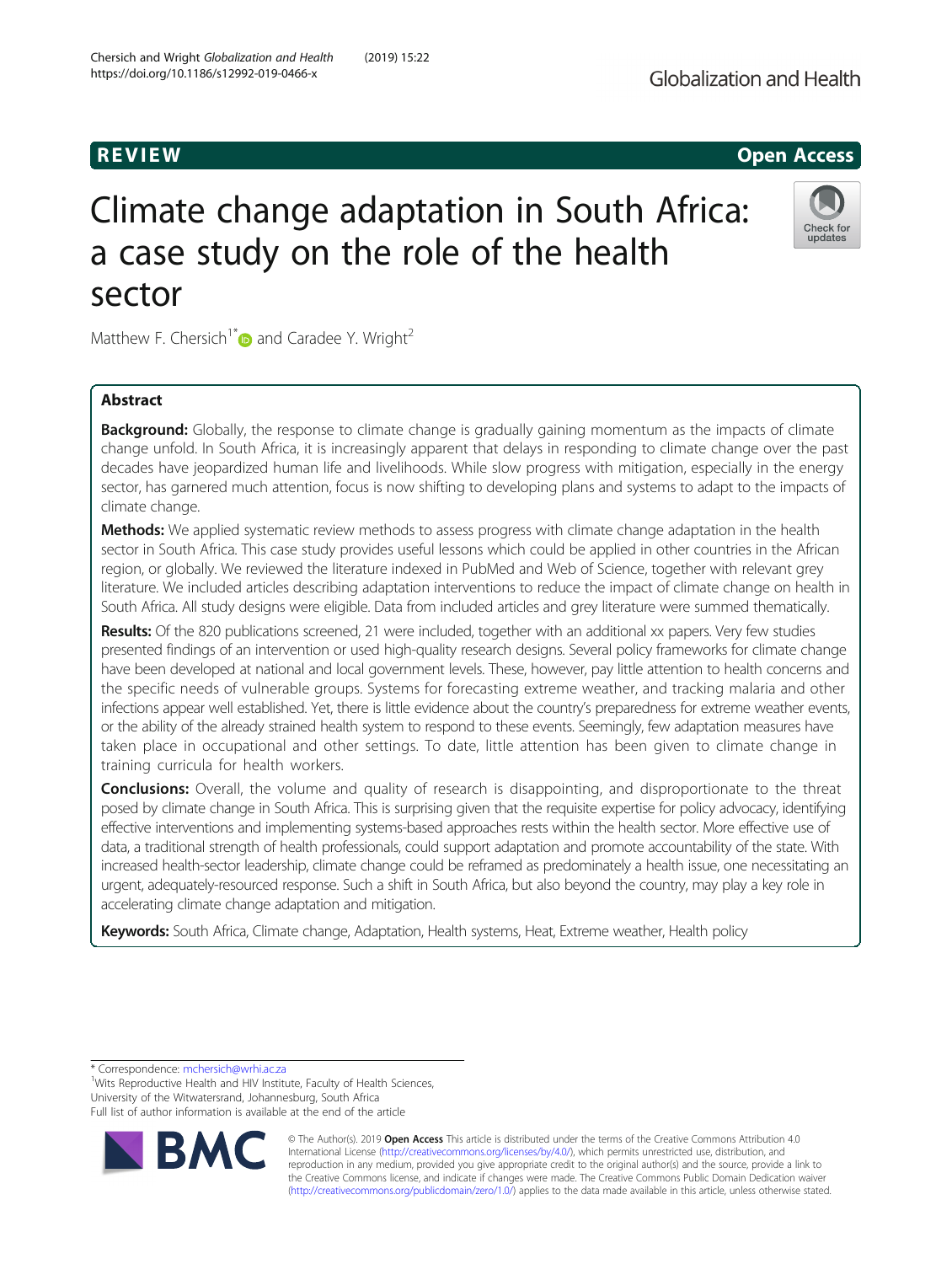# Background

The impacts of global changes in climate are rapidly escalating in South Africa. Unless concerted action is taken to reduce greenhouse gas emissions, temperatures may rise by more than 4 °C over the southern African interior by 2100, and by more than 6 °C over the western, central and northern parts of South Africa [\[1,](#page-13-0) [2\]](#page-13-0). Extreme weather events are the most noticeable effects to date, especially the drought in the Western Cape and wildfires, but rises in vector- and waterborne diseases are also gaining prominence. Global warming, which manifests as climate variability, has already been implicated in increased transmission of malaria, Rift Valley Fever, schistosomiasis, cholera and other diarrheal pathogens, and Avian influenza in the country [[3](#page-13-0)–[10](#page-13-0)]. Studies have documented the considerable impact of high ambient temperatures on mortality in the country, with mortality rises of 0.9% per 1 °C above certain thresholds, and considerably higher levels in the elderly and young children [[11](#page-13-0), [12](#page-13-0)]. Food security is under threat, with, for example, crop yields likely to decline in several provinces, with concomitant loss of livestock [\[13\]](#page-13-0). Moreover, any negative impacts of climate change on the country's economy will have major implications for people's access to food, which is largely contingent on affordability. Food access is already tenuous given the existing levels of poverty and as ownership of arable land is highly inequitable, reflecting the particular history of the country [\[14\]](#page-13-0).

The impact of rises in temperature are especially marked in occupational settings, particularly in the mining, agriculture and outdoor service sectors [[15](#page-13-0)–[17](#page-13-0)]. Impacts, including measurable mortality effects, are heightened in those living in informal settlements, where houses are often constructed of sheets of corrugated iron [[18](#page-13-0)–[20](#page-13-0)]. In addition, heat increments are pronounced in many schools and health facilities as these have not been constructed to withstand current and future temperature levels [\[21,](#page-13-0) [22\]](#page-13-0). Importantly, all the impacts of climate change affect mental health, in a nation where already one sixth of the population have a mental health disorder [[23\]](#page-13-0).

While climate mitigation efforts, especially a reduction in carbon-based power production, have garnered much attention, focus is shifting to more direct, and shorter or 'near' term actions to counter the impacts of climate change [[24](#page-13-0)–[26\]](#page-13-0). These actions – commonly called adaptation measures – range from building the resilience of the population and health system, to preparing for health impacts of extreme weather events and to reducing the effects of incremental rises in heat in the workplace and other settings [[27](#page-13-0)].

Most importantly, the effectiveness of adaptation pivots on reducing levels of poverty and inequities, especially in women and other vulnerable groups. Simply put: if an individual's or household's socio-economic status is robust, they will have a greater ability to withstand shocks induced by climate change. In South Africa, however, about a quarter of the population are unemployed and over half live below the poverty line [\[28\]](#page-13-0). Poverty reduction initiatives, such as the highly successful social grants system [\[29\]](#page-13-0), thus lie at the heart of health adaptation. These initiatives already reach 17.5 million vulnerable people in South Africa [\[30\]](#page-13-0), could be further extended to counter balance the disproportionate effects of climate change on vulnerable groups [\[31\]](#page-13-0). Equally, having a resilient health system is central to effective climate change adaptation.

While health professionals can play a critical role in advocating for stronger mitigation efforts such as a shift from brown to green energy (the government envisages that in 2030, still two thirds of energy production in the country will be coal-based [\[32\]](#page-13-0)), the contribution of the health sector mostly centres around climate change adaptation. Several features of an effective health-sector adaptation response bear mention [\[33\]](#page-13-0). Firstly, national- and local-level policy frameworks and plans are required, supported by adequate resources. In particular, emergency incident response plans are needed for events such as heat waves, wildfires, floods, extreme water scarcity and infectious disease outbreaks [\[34](#page-13-0)]. These response plans set out the procedures to follow in the case of such events and the responsibilities of different actors. Secondly, communication is a key component of adaptation strategies, targeting a wide range of audiences, and using social and other media. Long-term communications strategies, such as "Heat education" campaigns, can raise awareness of the health risks of heat waves, and help prepare individuals and communities to self-manage their responses to increased heat [\[35](#page-13-0)]. Then, more short-term response communication is needed when an actual extreme weather event is forecast, making the public aware of an impending period of risk and what steps are needed to ameliorate that risk. Thirdly, the effectiveness of adaptation interventions rests on the strength of data systems and surveillance. Aside from providing warnings of extreme weather events, heightened surveillance is required of diseases associated with environmental factors, together with concerted efforts to systematically document the effectiveness of adaptation responses and to identify opportunities for improving services.

There is clearly a real opportunity to bring the credible voice and considerable resources of the health sector to bear on climate change policies and programmes [\[36](#page-13-0)–[38](#page-13-0)]. It is important to assess the extent to which this is occurring and gaps in this response. Some reviews have examined this issue in South Africa [[39](#page-13-0)–[41\]](#page-14-0), but none have done so recently, or employed systematic review methodology. This study fills that gap and presents lessons from the response in South Africa that might be applied in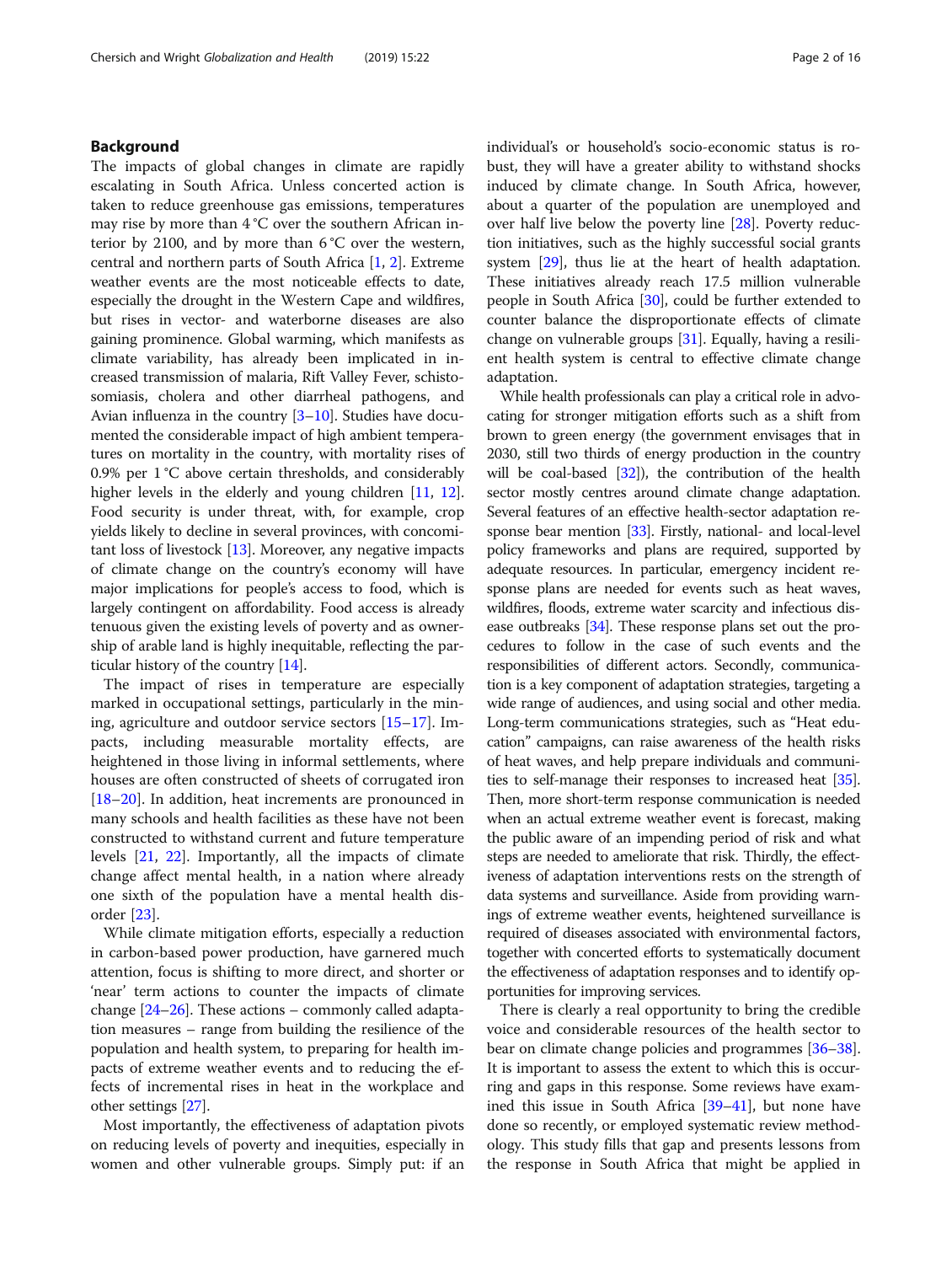other countries and, indeed, globally [\[42\]](#page-14-0). In recent decades, South Africa has played a leading role in tackling public health issues affecting the African region, especially in the HIV field. The country has the potential, drawing on its research and programme expertise, to play a similar role in climate change adaptation, galvanising action in other parts of the continent. Thus, while the impacts of climate are somewhat unique to each country and even within different parts of a country, lessons drawn from this case study may provide useful insights for other countries in the region.

The paper is divided into two thematic areas. The first covers policy frameworks relating to climate change adaptation, as well as data monitoring and surveillance of climate change adaptation in the country. The second reviews the level of preparedness and actions already taken for extreme weather events, rises in temperature and infectious disease outbreaks. Topics indirectly related to health, such as food security, are not addressed in the paper, though remain of key importance.

# Review methods

We systematically reviewed literature indexed in PubMed (Medline) and Web of Science for articles that address climate change adaptation in South Africa. Full details and the PRISMA Flow Chart are described elsewhere [[43](#page-14-0)]. The Pubmed search strategy included free text terms and controlled vocabulary terms (MeSH codes), specifically: ((((("South Africa"[MeSH]) OR ("South Africa"[Title/Abstract]) OR ("Southern Africa\*"[Title/Abstract]))) AND "last 10 years"[PDat])) AND ((("global warming"[Title/Abstract] OR "global warming"[MeSH] OR climatic\*[Title/Abstract] OR "climate change"[Title/Abstract] OR "climate change"[MeSH] OR "Desert Climate"[MeSH] OR "El Nino-Southern Oscillation"[MeSH] OR Microclimate[- MeSH] OR "Tropical Climate"[MeSH])). This strategy was translated into a Web of Science search.

In total, 820 titles and abstracts were screened by a single reviewer after removal of 34 duplicate items. To be included, articles had to describe adaptation interventions to reduce the impact of climate change on health in South Africa. All study designs were eligible and no time limits were imposed. We excluded articles that were not in English ( $n = 3$ ), only covered animals or plants ( $n = 345$ ), were not on South Africa ( $n = 273$ ), were unrelated to health ( $n = 57$ ) or to climate change ( $n = 56$ ), or were only on climate change impact ( $n = 34$ ) or mitigation ( $n = 31$ ). In total, we screened 86 full text articles for eligibility, 21 of which were included (Fig. [1\)](#page-3-0). We also included literature located through searches of article references (one additional paper) or through targeted internet searches. Thereafter, we extracted data on the characteristics of the included articles, including their study design and outcome measures (Table [1\)](#page-4-0). In analysis, we grouped studies on similar topics and, where possible, attempted to highlight commonalities or differences between the study findings. Policy documents were located by searching the website of the National Department of Environmental Affairs [\(https://www.envir](https://www.environment.gov.za) [onment.gov.za](https://www.environment.gov.za)) and the National Department of Health ([http://www.health.gov.za/\)](http://www.health.gov.za/), and by asking experts familiar with these policies in South Africa.

## Results

# Engagement of the health sector in climate change policies, planning and data systems

We located 14 journal articles on health sector engagement. With these limited number of records, results are presented as a narrative, rather than as a comparison of findings in different parts of the country or across population groups. We first discuss national and local policies and practices, and then turn to assess the climate and health monitoring systems in the country.

In recent years, the national government has developed a series of documents covering key legislative and strategic aspects of adaptation. In 2018, the government released a draft of the National Climate Change Response White Paper which sets out the different ways in which climate change considerations can be integrated within all sectors, including health. This document updates the 2011 White Paper on this topic. More recently, the draft National Climate Change Bill was made available for comment [[24\]](#page-13-0). Little reference is made to human health and scanty detail is provided on actual implementation of the policies. Additionally, in 2017, the second draft of the South African National Adaptation Strategy was made open for public comment [\[25](#page-13-0)]. This is a ten-year plan, which describes key strategic areas, with measurable outcomes. The strategy acts as a reference point for all climate change adaptation efforts in South Africa, providing overarching guidance across the various sectors of the economy. As such, it seeks to ensure that different levels of government and the private sector integrate and reflect climate change adaptation. The implementation priorities for health are listed as water and sanitation, early warning systems for effective public health interventions during extreme weather events, and occupational health.

While national policies set the stage for lower levels of government and funding prioritisation, much of the actual planning for climate change adaptation occurs at the provincial and local government level. Most importantly, each local area government is charged with developing an Integrated Development Plan every five years, involving many sectors, including health [[44\]](#page-14-0). Health implications of climate change are mentioned in some of these plans, but not all  $[45-47]$  $[45-47]$  $[45-47]$ . A survey of Environmental Health Practitioners ( $n = 48$ ), who are at the forefront of implementing these plans, provides insights of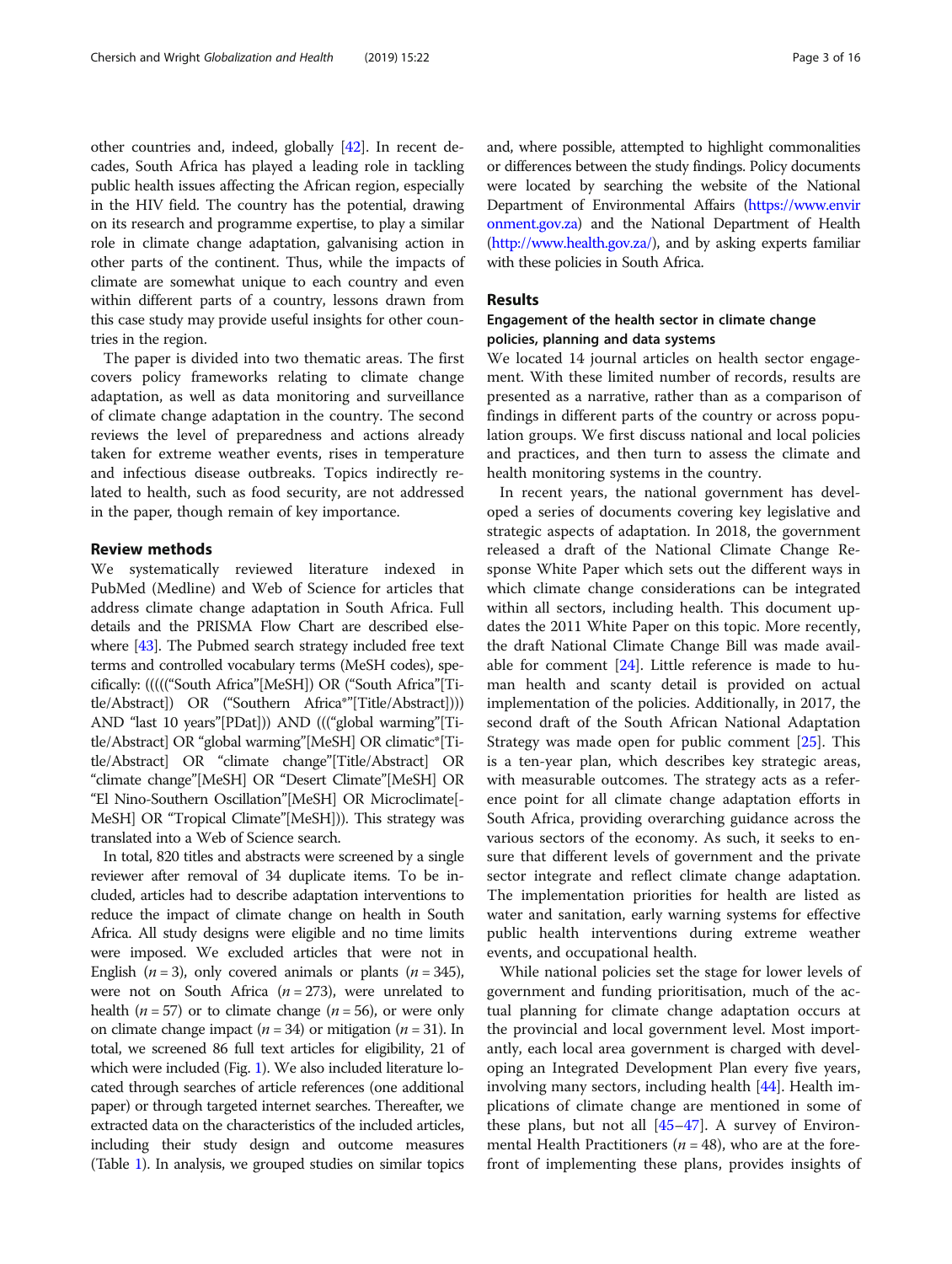<span id="page-3-0"></span>

the degree to which climate change priorities have been incorporated within these plans [[48\]](#page-14-0). Though almost all felt that they should play a supportive or leading role in addressing climate change, only half had a budget allocated for climate change and health-related work, and only a third had ever participated in climate change-related projects. Another study involving fieldwork in a range of settings in South Africa reported that, for climate change adaptation plans to be successful, local communities need to be more involved in their design and implementation [[49](#page-14-0)]. A further study in eThekwini Municipality, KwaZulu-Natal Province noted that few climate change advocates had emerged among local politicians and civil servants, and that decisions made at the local government level seldom took climate change issues into account [\[50](#page-14-0)]. A case study of the Integrated Development Plan in the same municipality examined the working relations between the local government, civil society and private sector actors on climate change initiatives, forming a 'network governance' structure [[51](#page-14-0)]. Having a 'network' helped local government shift from ruling by regulations and authority, to a 'softer approach,' one that 'enabled' solutions to climate challenges. For their part, however, the private sector found it challenging to incorporate climate-sensitive actions into their modus operandi and may require financial incentives to adopt mitigation and adaptation measures. Concerns remain that the private sector - and indeed the public sector – view environmental issues as constraints to profit and develop-ment, rather than as contributors [[50](#page-14-0)].

While it appears that national and local policy and planning frameworks can influence programmes and funding allocations, at least to some extent, their impact needs to be monitored closely, using appropriate indicators. These data can help decision-makers to identify programmatic areas to target, researchers to analyse and benchmark programme performance, and civil society and communities to gauge service provision in their area. The growing and shifting burden of climate-sensitive diseases, however, means that the district- and national-level indicators currently used for monitoring disease and service provision may be less relevant in this new era.

A review in 2014 emphasized the need for developing new tools for incorporating data from climate monitoring systems, for example temperature and rainfall, into Demographic Health Information Systems (DHIS) in South Africa, and vice versa [\[39\]](#page-13-0). The tremendous potential of integrated weather-health data is, however, constrained by differences in spatial, temporal and quality of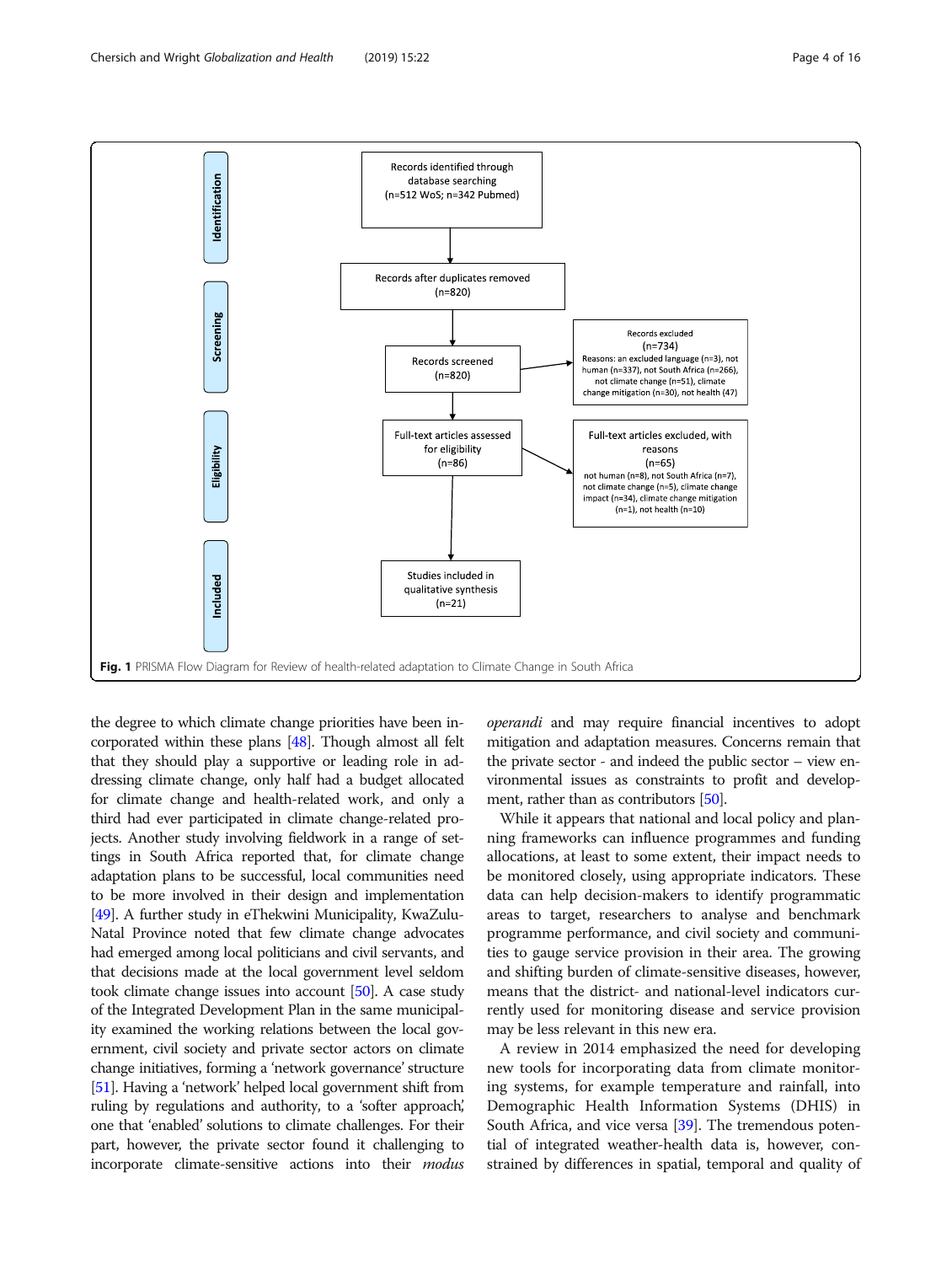<span id="page-4-0"></span>

|                                                                                                                                                              |                               |                                                                                | Table 1 Characteristics of studies included in the review |                                                                                                  |                                       |                                                                                                                                                                          |                                                                                                                                                                                                                  |                                                                              |                                                                                                                                                                                                                                                                               |                                                                                    |                                                                                                                                                                                                                         |
|--------------------------------------------------------------------------------------------------------------------------------------------------------------|-------------------------------|--------------------------------------------------------------------------------|-----------------------------------------------------------|--------------------------------------------------------------------------------------------------|---------------------------------------|--------------------------------------------------------------------------------------------------------------------------------------------------------------------------|------------------------------------------------------------------------------------------------------------------------------------------------------------------------------------------------------------------|------------------------------------------------------------------------------|-------------------------------------------------------------------------------------------------------------------------------------------------------------------------------------------------------------------------------------------------------------------------------|------------------------------------------------------------------------------------|-------------------------------------------------------------------------------------------------------------------------------------------------------------------------------------------------------------------------|
| Article title                                                                                                                                                | Country                       | Study setting                                                                  | Study design                                              | Data sources                                                                                     | methods<br>Analysis                   | Study population                                                                                                                                                         | Study aim                                                                                                                                                                                                        | Theme                                                                        | Study intervention                                                                                                                                                                                                                                                            | Outcome data                                                                       | measures<br>Outcome                                                                                                                                                                                                     |
| impacts on working<br>HOTHAPS initiative):<br>South African pilot<br>Climate change<br>findings of the<br>people (the<br>study [17]                          | South Africa                  | Johannesburg,<br>Province and<br>Kimberley,<br>Northern<br>Gauteng<br>Province | Mixed methods                                             | depth interviews<br>data on weather<br>and quantitative<br>discussions, in<br>Focus group        | Grounded<br>theory                    | le.g. grave diggers,<br>Outdoor workers<br>street sweepers,<br>supervisors and<br>farm managers<br>construction<br>workers and<br>horticultural<br>roadside<br>workers), | exposed weather and<br>to identify adaptation<br>Examine perceptions<br>working in hot sun-<br>measures weather<br>of workers about                                                                              | Heat adaptation<br>actions                                                   | occupational<br>measures in<br>Adaptation<br>setting                                                                                                                                                                                                                          | Characteristics<br>of adaptation<br>response                                       | protect outdoor<br>workers from<br>heat-related<br>conditions<br>Actions to                                                                                                                                             |
| South Africa [72]<br>Information and<br>selected mining<br>technology and<br>communication<br>climate change<br>Evidence from<br>companies in<br>adaptation: | South Africa                  | Whole country                                                                  | <b>Effectiveness</b><br>evaluation                        | Documents                                                                                        | Systematic<br>literature<br>appraisal | Mining houses                                                                                                                                                            | communication and<br>technology (ICT) to<br>address CC<br>different stages of<br>mining houses to<br>the mining value<br>use information,<br>undertaken by<br>To determine<br>adaptation at<br>measures<br>chain | Health promotion                                                             | adaptation among<br>staff, coordinating<br>policies, analysing<br>flooding, sharing<br>disaster recovery,<br>development of<br>information for<br>Use of ICT for:<br>knowledge of<br>early warning<br>assessments<br>vulnerability<br>systems for<br>supporting<br>adaptation | for CC-induced<br>preparedness<br>information<br>disasters,<br>Level of<br>warning | vulnerability and<br>communication<br>ICT changes in<br>reducing CC<br>patterns for<br>exposure                                                                                                                         |
| policy in sub-<br>Saharan Africa [31]<br>considerations for<br>gender-inclusive<br>dimate change<br>Mind the gap:<br>institutional                           | Saharan Africa<br>All of sub- | Whole country                                                                  | Narrative review                                          | Documents                                                                                        | Feminist<br>analysis                  | vulnerable groups<br>population,<br>of women<br>General                                                                                                                  | of CC interventions<br>placed at the heart<br>women should be<br>To elucidate why<br>between gender<br>and establish<br>connections<br>and CC                                                                    | Health promotion                                                             | decision-making<br>practices, assign<br>procedures, and<br>Institutions: the<br>individual roles"<br>these practices,<br>programs that<br>participants in<br>sets of rules,<br>occupants of<br>define social<br>roles to the<br>interactions<br>among the<br>and guide        | Outcomes of<br>institutions<br>policies or                                         | regard to gender<br>institutions with<br>Performance of                                                                                                                                                                 |
| incidence in South<br>Seasonally lagged<br>factors on malaria<br>effects of dimatic<br>Africa [55]                                                           | South Africa                  | Limpopo                                                                        | Spatial and tempora<br>mapping                            | time-series climate<br>Notified cases of<br>Veteorological<br>data (Gridded<br>malaria;<br>data) | Spatial analysis                      | children with<br>Adults and<br>malaria                                                                                                                                   | To analyse relationships<br>between local climatic<br>including lag effects<br>effects and remote<br>teleconnections on<br>malaria incidence,<br>atmospheric                                                     | health and climate<br>surveillance using<br>preparedness,<br>Warning<br>data | climate variations<br>between malaria<br>spatio-temporal<br>incidence and<br>associations<br>Document                                                                                                                                                                         | Infectious<br>incidence<br>disease                                                 | Effect of local and<br>malaria incidence<br>timing of malaria<br>factors and large<br>Ability to predict<br>phenomena, on<br>regional dimate<br>incidence and<br>scale climate<br>inform early<br>information<br>waming |
| African perspective<br>[15]<br>and occupational<br>Climate change<br>health: A South                                                                         | South Africa                  | Whole country                                                                  | Narrative review                                          | Document review                                                                                  | Not stated                            | People in the<br>workplace                                                                                                                                               | To review impacts of<br>CC on occupational<br>control measures<br>prevention and<br>health and                                                                                                                   | Health promotion                                                             | control of heat in<br>Prevention and<br>the workplace                                                                                                                                                                                                                         | Occupational<br>health                                                             | ₹                                                                                                                                                                                                                       |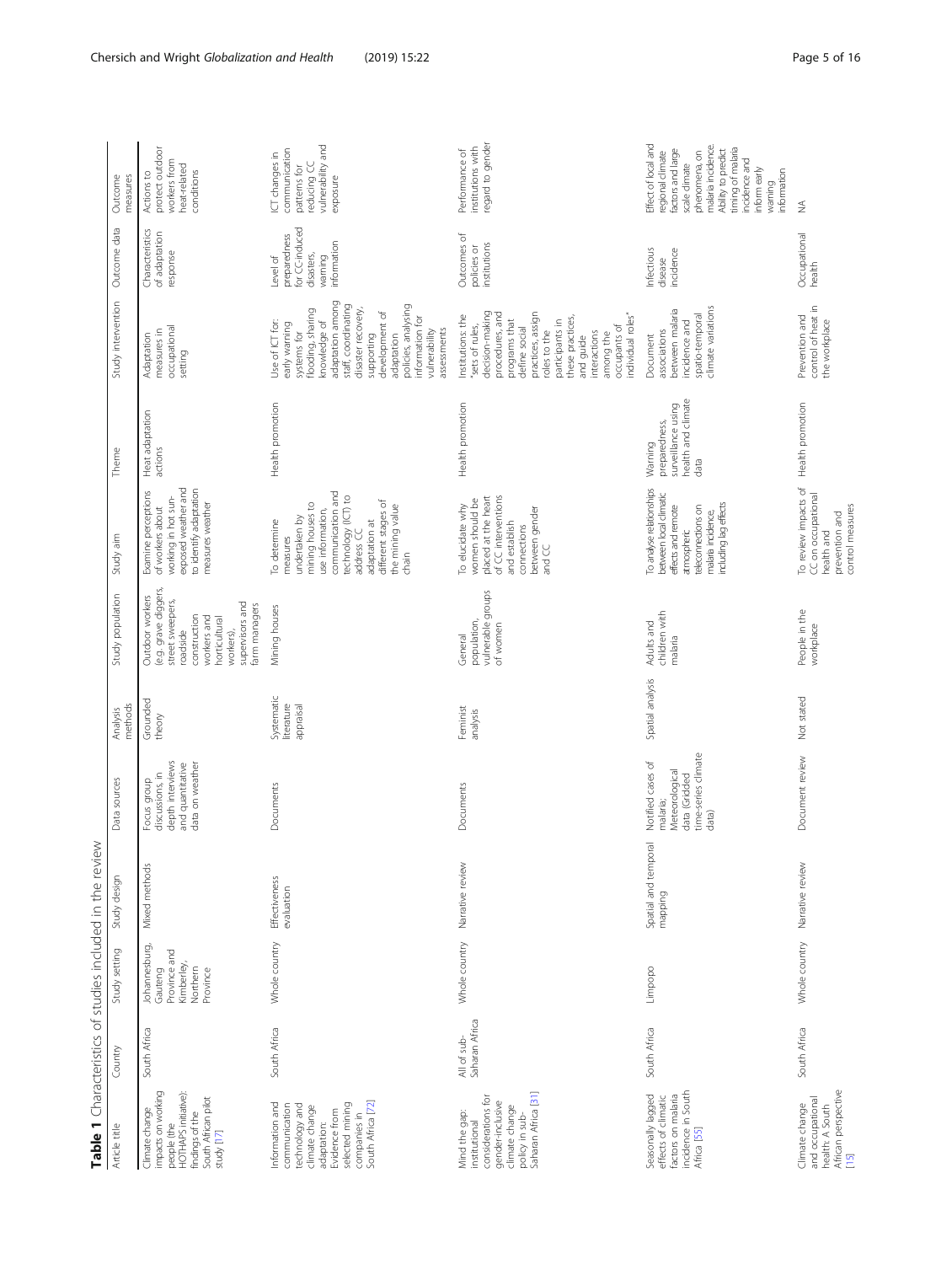|                                                                                                                                                                                              |              |                                                                                                                                                | Table 1 Characteristics of studies included in the review (Continued) |                                                                                                                                                                                 |                                                    |                                |                                                                                                                                                                                                                                                                                                                                            |                                                       |                                                                                                             |                                    |                                                                                                                                                                                                                                 |
|----------------------------------------------------------------------------------------------------------------------------------------------------------------------------------------------|--------------|------------------------------------------------------------------------------------------------------------------------------------------------|-----------------------------------------------------------------------|---------------------------------------------------------------------------------------------------------------------------------------------------------------------------------|----------------------------------------------------|--------------------------------|--------------------------------------------------------------------------------------------------------------------------------------------------------------------------------------------------------------------------------------------------------------------------------------------------------------------------------------------|-------------------------------------------------------|-------------------------------------------------------------------------------------------------------------|------------------------------------|---------------------------------------------------------------------------------------------------------------------------------------------------------------------------------------------------------------------------------|
| Article title                                                                                                                                                                                | Country      | Study setting                                                                                                                                  | Study design                                                          | Data sources                                                                                                                                                                    | methods<br>Analysis                                | Study population               | Study aim                                                                                                                                                                                                                                                                                                                                  | Theme                                                 | Study intervention                                                                                          | Outcome data                       | Outcome<br>measures                                                                                                                                                                                                             |
| temperature as the<br>Limpopo Province,<br>Long-run relative<br>transmission in<br>South Africa: a<br>importance of<br>main driver to<br>econometric<br>approach [3]<br>malaria<br>simple    | South Africa | Limpopo<br>Province                                                                                                                            | Econometrics                                                          | partment of Health<br>for Medium-Range<br>Weather Forecasts;<br>Weather Services;<br>Province and De-<br>Centre, Limpopo<br>European Centre<br>Malaria Control<br>South African | Time series<br>analysis                            | People with<br>malaria         | malaria, determine<br>causality between<br>relationship and<br>To examine the<br>strength of the<br>meteorological<br>distribution of<br>direction and<br>malaria and<br>variables                                                                                                                                                         | Early warning<br>system                               | impact on malaria<br>Detect the time<br>and length of<br>metrological<br>cases using<br>variables           | Infectious<br>incidence<br>disease | temperature and<br>correlation with<br>timing of cases<br>rainfall, and<br>Malaria                                                                                                                                              |
| Limpopo Province,<br>Plans: A case from<br>South Africa [46]<br>municipalities in<br>dimate change<br>Development<br>strategies in<br>Inclusion of<br>Integrated<br>municipal<br>seven       | South Africa | Limpopo<br>Province                                                                                                                            | Policy analysis                                                       | Documents                                                                                                                                                                       | In depth<br>content<br>analysis                    | Residents in a<br>municipality | contains policies and<br>mitigation strategies<br>Development Plans<br>extent to which CC<br>document for each<br>are embedded in:<br>local municipality,<br>(IDPs) (planning<br>adaptation and<br>Investigate the<br>frameworks)<br>Integrated                                                                                            | into other policies<br>Integration of CC<br>and plans | Inclusion of CC<br>into IDPs                                                                                | Quality of CC<br>policies          | degree to which<br>policies have a<br>documents of<br>how to adapt<br>awareness of<br>proposals on<br>and mitigate<br>vulnerability;<br>Presence in<br>against CC;<br>structured<br>approach<br>report of<br>level of<br>policy |
| University students<br>to information or<br>and contributors<br>South Africa and<br>dimate change:<br>implications for<br>as recipients of<br>well-being [62]<br>insights from               | South Africa | Some research<br>Universities in<br>KwaZulu Natal<br>Eastern Cape,<br>and Western<br>activities in<br>provinces.<br>provinces<br>other<br>Cape | Qualitative study                                                     | ant interviews and<br>views, key inform-<br>discussions, semi-<br>structured inter-<br>Focus group<br>observation<br>participant                                                | interpretivist<br>approach<br>research<br>Critical | University students            | response; to explore<br>communities on CC;<br>to recommend how<br>students when they<br>communication on<br>information on CC<br>opportunities for<br>recipients of and<br>CC on students'<br>contributors to<br>understanding,<br>influences of<br>concern and<br>to empower<br>inform their<br>barriers and<br>students as<br>To explore | CC communication                                      | communication of<br>of communication<br>on CC information<br>Student's receipt<br>CC to others<br>and their | Quality of CC                      | communication                                                                                                                                                                                                                   |
| communication skills<br>communication, CC<br>technologies in CC<br>student leadership,<br>Perceptions of CC,<br>communication;<br>knowledge and<br>knowledge and<br>role of new<br>nature of |              |                                                                                                                                                |                                                                       |                                                                                                                                                                                 |                                                    |                                |                                                                                                                                                                                                                                                                                                                                            |                                                       |                                                                                                             |                                    |                                                                                                                                                                                                                                 |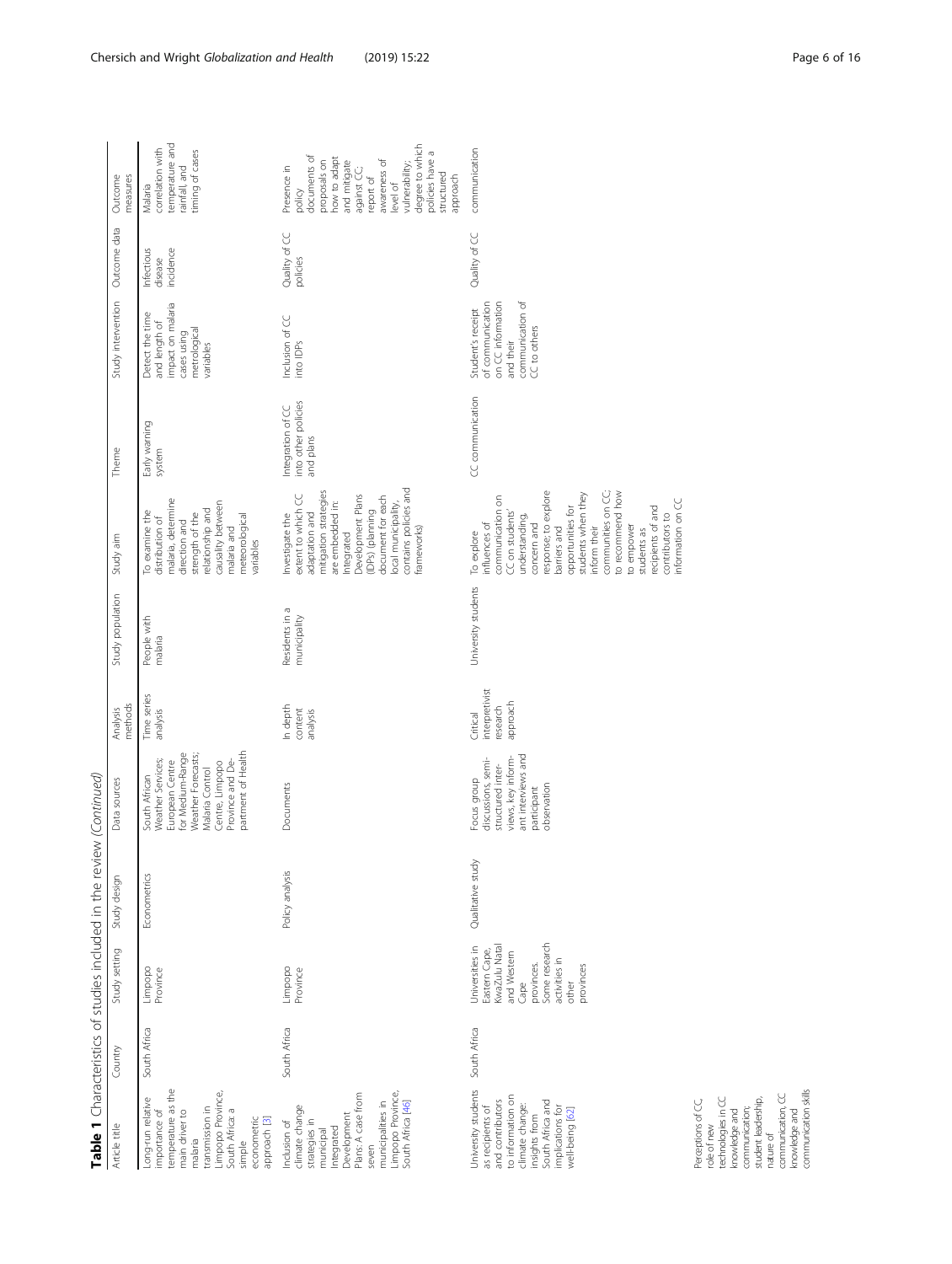| Article title                                                                                                  |                                                               |                                                        | Table 1 Characteristics of studies included in the review (Continued) |                                                                                                                 |                              |                                                                                                                         |                                                                                                                                                                   |                                         |                                                                                                                                                                                                   |                                                                            |                                                                                                                                                                                |
|----------------------------------------------------------------------------------------------------------------|---------------------------------------------------------------|--------------------------------------------------------|-----------------------------------------------------------------------|-----------------------------------------------------------------------------------------------------------------|------------------------------|-------------------------------------------------------------------------------------------------------------------------|-------------------------------------------------------------------------------------------------------------------------------------------------------------------|-----------------------------------------|---------------------------------------------------------------------------------------------------------------------------------------------------------------------------------------------------|----------------------------------------------------------------------------|--------------------------------------------------------------------------------------------------------------------------------------------------------------------------------|
|                                                                                                                | Country                                                       | Study setting                                          | Study design                                                          | Data sources                                                                                                    | methods<br>Analysis          | Study population                                                                                                        | Study aim                                                                                                                                                         | Theme                                   | Study intervention                                                                                                                                                                                | Outcome data                                                               | Outcome<br>measures                                                                                                                                                            |
| dimate change in<br>South Africa [42]                                                                          | South Africa                                                  | Whole country                                          | Narrative review                                                      | Documents                                                                                                       | None stated                  | Whole population<br>of the country                                                                                      | Analyse the national<br>government's plan<br>on CC adaptation<br>including for the<br>and mitigation,<br>health sector                                            | Health policy and<br>health systems     | and environmental<br>response; activities<br>socioeconomic<br>resilience and<br>for the health<br>measures for<br>emergency<br>adaptation<br>Plans for:<br>sector                                 | Status of CC<br>policy                                                     | ₹                                                                                                                                                                              |
| climate change in<br>Health aspects of<br>climate, and local<br>adaptation plans                               | Australia, Chile,<br>Africa, United<br>Spain, South<br>States | Western Cape<br>Cape Town,<br>Province                 | Narrative review                                                      | plans and other<br>Climate action<br>documents                                                                  | None stated                  | Residents of Cape<br>Town                                                                                               | tion plans and make<br>local climate adapta-<br>To highlight health<br>Med-cities, analyze<br>recommendations<br>adaptation policy<br>impacts of CC in            | Policies and plans<br>for CC adaptation | nfrastructure and<br>Adaptation plans<br>improvement of<br>that prevent or<br>capacity of the<br>the adaptation<br>vulnerability,<br>population<br>including<br>nousing,<br>reduce                | Status of CC<br>policy                                                     | tools address the<br>related drivers of<br>health impacts<br>risks, and what<br>types of policy<br>and key policy<br>aspects were<br>Whether CC-<br>identified as<br>drivers   |
| responses in South<br>Re-imagining the<br>effective drought                                                    | South Africa                                                  | affected areas<br>Drought-                             | Effectiveness<br>evaluation                                           | academic literature<br>interviews, analysis<br>and social media<br>Key informant<br>of historical<br>documents, | approach<br>methods<br>Mixed | society and others<br>working on<br>drought response<br>in South Africa<br>academics, civil<br>Government<br>officials, | inclusive knowledge<br>droughts over time,<br>and make<br>processes in future<br>recommendations<br>for developing<br>To assess the<br>responses to<br>generation | adaptation response<br>Processes of     | Response to<br>droughts                                                                                                                                                                           | Characteristics<br>of adaptation<br>response                               | Characteristics of<br>droughts; extent<br>to which these<br>policy makers,<br>scientists and<br>changed over<br>response of<br>responses<br>others to<br>time                  |
| global economy of<br>research change<br>the structure of<br>knowledge: do<br>Re-making the<br>relations? [100] | Australia, Brazil,<br>South Africa                            | Whole country                                          | Case series                                                           | Semi-structured<br>key informant<br>interviews                                                                  | None stated                  | Researchers in CC,<br>HIV and gender<br>studies                                                                         | knowledge has been<br>affected by the rise<br>making of organized<br>of new domains of<br>dominance in the<br>global-North pre-<br>To examine how<br>research     | generation for CC<br>Knowledge          | circulation on CC<br>making and<br>Knowledge-<br>knowledge                                                                                                                                        | Characteristics<br>of knowledge<br>production                              | between global<br>barriers to and<br>Assessment of<br>and Southern<br>tensions in<br>equality in<br>structures,<br>resources,<br>countries<br>research<br>research<br>research |
| urban settlements<br>inclusive, thriving,<br>capacity: building<br>and regenerative<br>foundations for         | South Africa                                                  | Western Cape<br>Municipality,<br>Bergriver<br>Province | Case study                                                            | interviews, dairy<br>Qualitative<br>keeping                                                                     | approach<br>methods<br>Mixed | Youth, community                                                                                                        | capacity can be built<br>how transformative<br>To apply explore<br>in practice                                                                                    | Building resilience                     | currency' into the<br>urban youth, and<br>informal business<br>municipality and<br>youth<br>sector. Increase<br>between the<br>unemployed<br>introduce a<br>community<br>interaction<br>Work with | resource flows<br>for adaptation<br>and networks<br>Understand<br>response | transformative<br>Effects of<br>capacity                                                                                                                                       |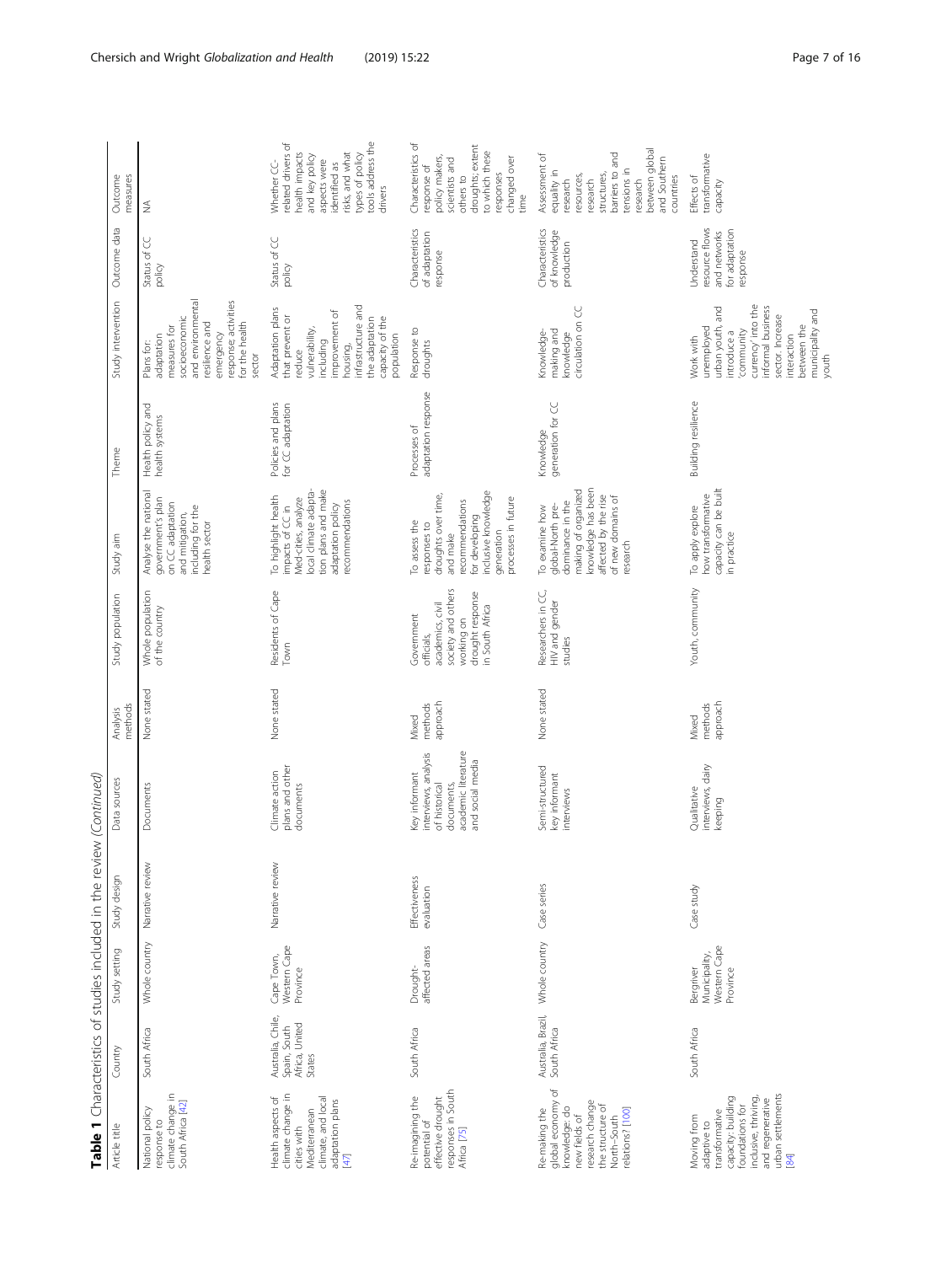|                                                                                                                                                                                            |                                                                                                                       |                                           | Table 1 Characteristics of studies included in the review (Continued) |                                                                                                                                              |                                                                             |                                                                   |                                                                                                                                                                                 |                                                                                 |                                                                                                                                            |                                                                                    |                                                                                                                                                                                          |
|--------------------------------------------------------------------------------------------------------------------------------------------------------------------------------------------|-----------------------------------------------------------------------------------------------------------------------|-------------------------------------------|-----------------------------------------------------------------------|----------------------------------------------------------------------------------------------------------------------------------------------|-----------------------------------------------------------------------------|-------------------------------------------------------------------|---------------------------------------------------------------------------------------------------------------------------------------------------------------------------------|---------------------------------------------------------------------------------|--------------------------------------------------------------------------------------------------------------------------------------------|------------------------------------------------------------------------------------|------------------------------------------------------------------------------------------------------------------------------------------------------------------------------------------|
| Article title                                                                                                                                                                              | Country                                                                                                               | Study setting                             | Study design                                                          | Data sources                                                                                                                                 | methods<br>Analysis                                                         | Study population                                                  | Study aim                                                                                                                                                                       | Theme                                                                           | Study intervention                                                                                                                         | Outcome data                                                                       | Outcome<br>measures                                                                                                                                                                      |
| What role for local<br>South Africa [49]<br>organisations in<br>dimate change<br>Insights from<br>adaptation?                                                                              | South Africa                                                                                                          | Northern Cape<br>Namaqualand,<br>Province | Formative researc                                                     | Survey of NGO <sub>S</sub> ,<br>government<br>CBOs and<br>officials                                                                          | approach<br>methods<br>Mixed                                                | officials, NGOs and<br>Government<br>CBO <sub>s</sub>             | to measure adaptive<br>apply a framework<br>local organisations<br>capacity among<br>To develop and                                                                             | Implementation of<br>adaptation plan                                            | implementation of<br>Development and<br>CC adaptation<br>projects                                                                          | Performance of<br>adaptation<br>response                                           | Effectiveness and<br>flexibility of local<br>organisations<br>and awareness<br>of adaptation                                                                                             |
| experiences and<br>experimentation<br>from the global<br>approaches to<br>urban climate<br>Variations in<br>adaptation:<br>South [101]                                                     | Ecuador, India,<br>South Africa                                                                                       | KwaZulu Natal<br>Province<br>Durban,      | Qualitative methods                                                   | Semi-structured<br>key informant<br>interviews                                                                                               | Thematic<br>analysis                                                        | municipal and city<br>officials, local<br>Government<br>officials | pathways and forms<br>adaptation planning<br>approaches in three<br>To examine climate<br>different planning<br>cities and analyse<br>of stakeholder<br>involvement             | into other policies<br>Integration of CC<br>and plans                           | populations, assets<br>through reducing<br>vulnerability and<br>Prepare for CC<br>and municipal<br>resilience of<br>enhancing<br>operation | Performance of<br>adaptation<br>response                                           | and participation<br>approaches and<br>implications for<br>and adaptive<br>coordination,<br>government<br>Potential of<br>capacity of<br>adaptation<br>vulnerable<br>different<br>groups |
| What enables local<br>governments to<br>South Africa [44]<br>Lessons learned<br>dimate change<br>municipal case<br>studies in the<br>Western Cape<br>mainstream<br>adaptation?<br>from two | South Africa                                                                                                          | Western Cape<br>Province                  | Case studies                                                          | Semi-structured<br>key informant<br>documents<br>interviews;                                                                                 | Thematic<br>analysis                                                        | Residents of local<br>areas                                       | that enable action to<br>To identify factors<br>government level<br>be taken at local                                                                                           | into other policies or<br>Integration of CC<br>plans                            | CC adaptation<br>plan                                                                                                                      | Performance of<br>adaptation<br>response                                           | leadership. Costs<br>environmental<br>champions in<br>dedicated<br>political<br>Role of<br>of CC                                                                                         |
| adaptation within<br>organisations for<br>dimate change<br>SADC member<br>reduction and<br>A normative<br>disaster risk<br>integrating<br>states [69]<br>model for                         | Namibia, South<br>Madagascar,<br>Zambia and<br>Zimbabwe<br>Swaziland,<br>Botswana,<br>Tanzania,<br>Malawi,<br>Africa, | Gauteng                                   | Mixed methods                                                         | interviews, online<br><b>Documents</b><br>survey                                                                                             | triangulation<br>analysis and<br>Thematic                                   | Government<br>officials                                           | To investigate the<br>reduction and CC<br>create and shape<br>government that<br>actors and their<br>governance in<br>disaster risk<br>integration<br>adaptation<br>location in | into other policies or<br>Integration of CC<br>plans                            | reduction and CC<br>Disaster risk<br>adaptation                                                                                            | preparedness for<br>CC-induced<br>information<br>disasters,<br>Level of<br>warning | integration of<br>organisations<br>government<br>Level of                                                                                                                                |
| governance in the<br>case of eThekwini<br>Global South: the<br>Accommodation<br>Municipality and<br>the Responsible<br>Campaign [51]<br>Local climate                                      | South Africa                                                                                                          | KwaZulu Natal<br>eThekwini,<br>Province   | Case study                                                            | quantitative and<br>questionnaires<br>observation of<br>meetings and<br>Documents,<br>forums, key<br>interviews,<br>qualitative<br>informant | data analysis<br>methods for<br>project with<br>research<br>Action<br>mixed | municipal and city<br>officials, local<br>Government<br>officials | with a specific focus<br>To identify different<br>climate governance<br>on relevance of<br>forms of local<br>networks                                                           | network governance<br>approach to impact<br>climate governance<br>Importance of | governance<br>Network                                                                                                                      | Outcomes of<br>institutions<br>policies or                                         | a project and its<br>implementation<br>policy and alter<br>governance to<br>shape dimate<br>Ability of<br>network                                                                        |
| and vulnerability<br>Climate change<br>university [63]<br>students at a<br>South African<br>discourse by                                                                                   | South Africa                                                                                                          | Limpopo<br>Province                       | Survey                                                                | Self-report survey<br>questionnaire                                                                                                          | Univariate and<br>bivariate<br>analysis                                     | University students                                               | understanding of CC<br>university students<br>and its impacts by<br>knowledge and<br>by faculty and<br>To assess the<br>gender                                                  | CC knowledge                                                                    | University curricula                                                                                                                       | Awareness                                                                          | understanding of<br>CC<br>knowledge and<br>Level of                                                                                                                                      |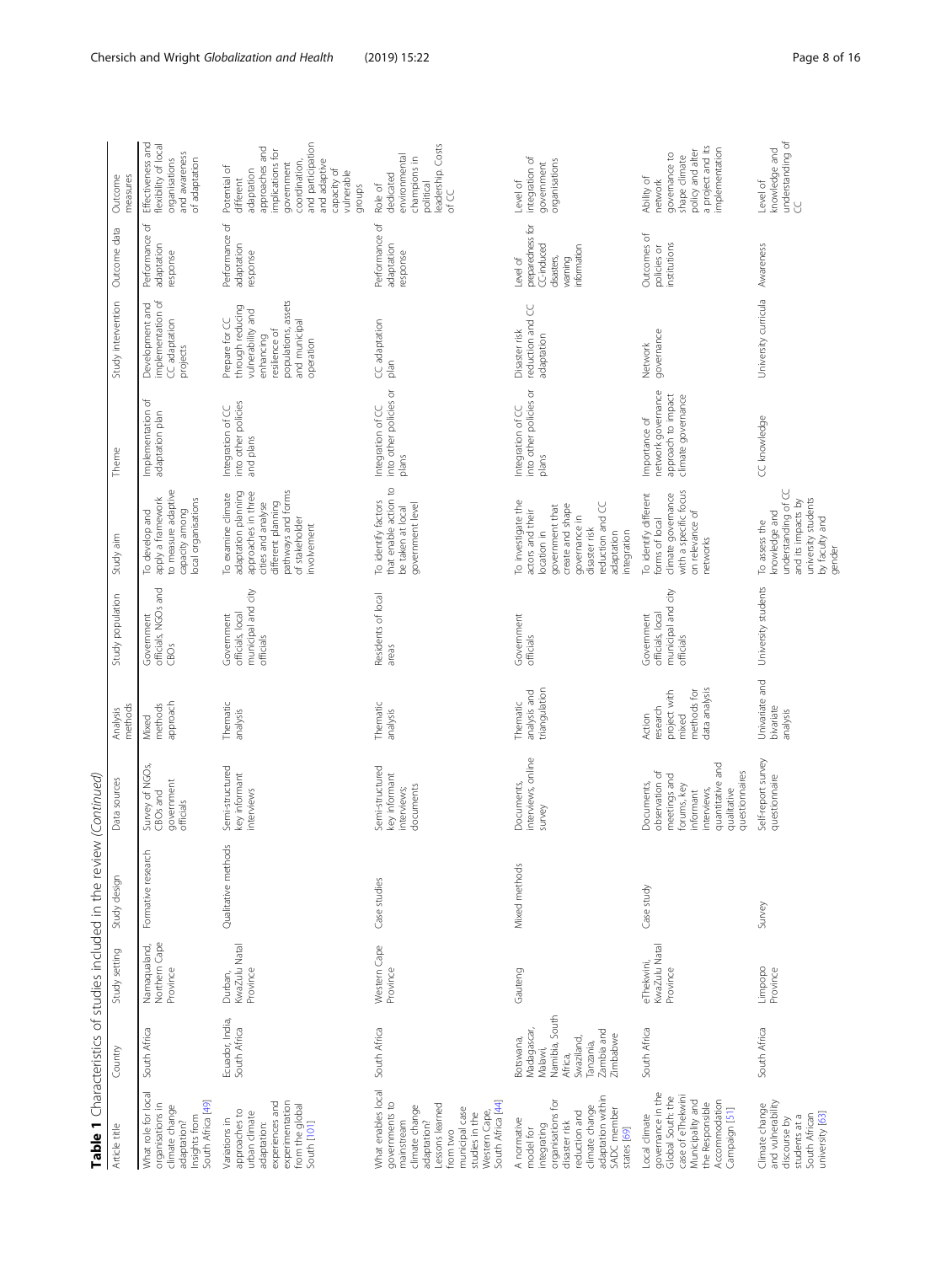|                                                                                                                                                                                   |              |                                                  | Table 1 Characteristics of studies included in the review (Continued) |                                           |                     |                                                                                                                   |                                                                                                                                                                                                                                                                                          |                                                                         |                                                               |                                                                    |                                                                                                                                                                |
|-----------------------------------------------------------------------------------------------------------------------------------------------------------------------------------|--------------|--------------------------------------------------|-----------------------------------------------------------------------|-------------------------------------------|---------------------|-------------------------------------------------------------------------------------------------------------------|------------------------------------------------------------------------------------------------------------------------------------------------------------------------------------------------------------------------------------------------------------------------------------------|-------------------------------------------------------------------------|---------------------------------------------------------------|--------------------------------------------------------------------|----------------------------------------------------------------------------------------------------------------------------------------------------------------|
| Article title                                                                                                                                                                     | Country      | Study setting Study design                       |                                                                       | Data sources                              | methods<br>Analysis | Study population Study aim                                                                                        |                                                                                                                                                                                                                                                                                          | Theme                                                                   | Study intervention Outcome data Outcome                       |                                                                    | measures                                                                                                                                                       |
| South Africa [40]<br>Climate change<br>adaptation in<br>impacts and                                                                                                               | South Africa |                                                  | Whole country Narrative review                                        | Publications and<br>grey documents        | Not stated          | population<br>General                                                                                             | research on climate<br>recent advances in<br>To review current<br>approaches and<br>impacts and<br>adaptation                                                                                                                                                                            | policy in other<br>policies; status of<br>Integration of CC<br>adaption | Adaptation efforts<br>in the country                          | ≸                                                                  | A wide range of<br>adaptation<br>measures                                                                                                                      |
| reconciling climate<br>change adaptation<br>synergies: political<br>South Africa [71]<br>development in<br>ohannesburg,<br>with urban<br>Contesting<br>adaptation<br>realities in | South Africa | Johannesburg, Case study,<br>Gauteng<br>Province | qualitative methods                                                   | Key informant<br>documents<br>interviews, | Not stated          | makers and execu-<br>actors, including<br>political decision<br>Urban planning<br>makers, policy-<br>tive leaders | can be implemented<br>adaptation practices<br>and to explore how<br>adaptation barriers,<br>through synergistic<br>used as illustrative<br>contextual factors<br>practices Flooding<br>land use planning<br>nfrastructure and<br>To investigate<br>esponses, in<br>that shape<br>example | Urban health                                                            | planning practices<br>synergies in<br>adaptation<br>Use of CC | characteristics<br>of adaptation<br>Performance<br>response<br>and | urban planning<br><b>Communities</b><br>looding and<br>esponses to<br>Government<br>perceptions<br>synergies<br>prinnalc<br>planning<br>priorities.<br>between |

CC climate change CC climate change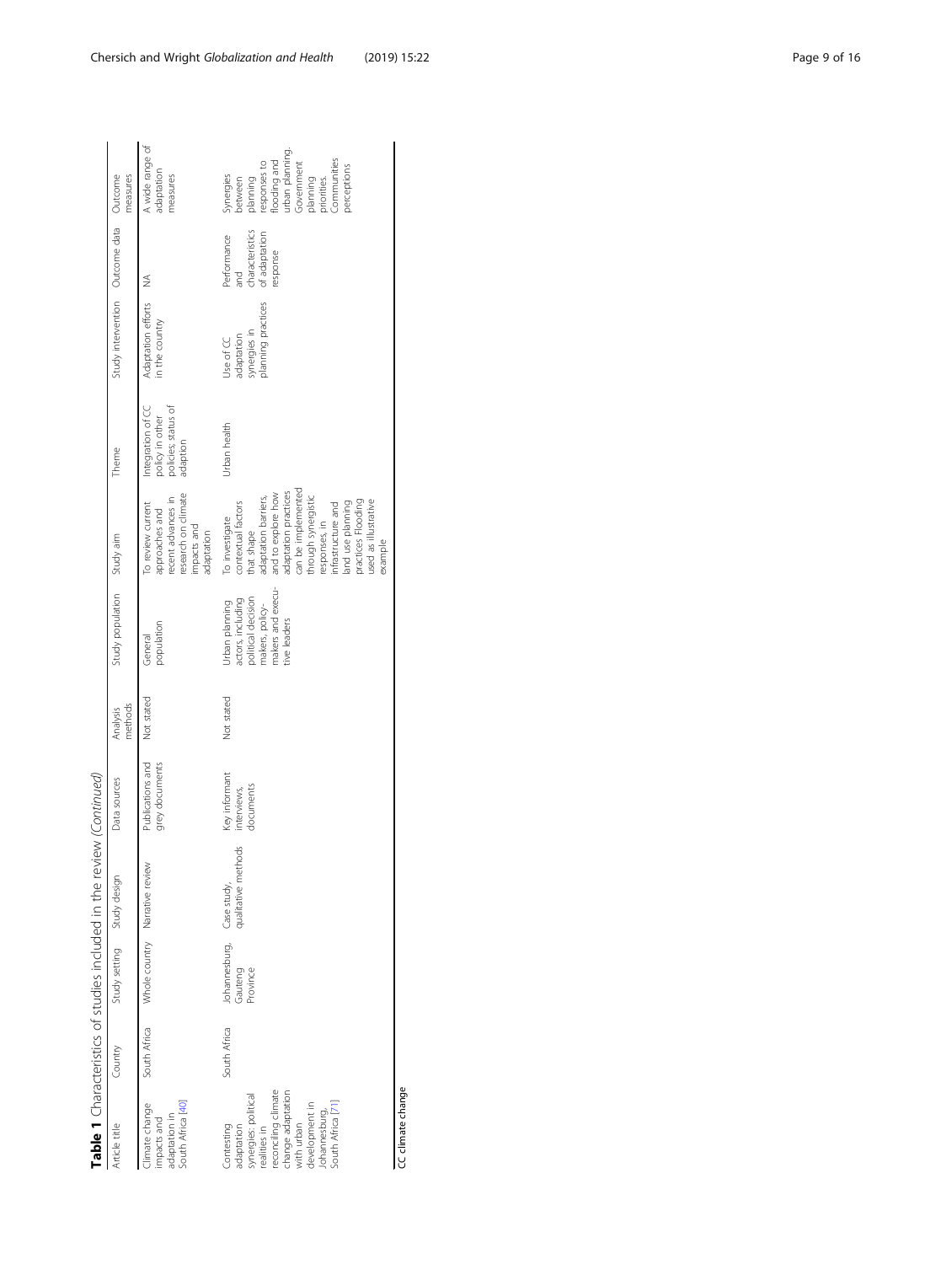these respective data sources. While weather data are recorded hourly and in small geographical units, [\[52](#page-14-0), [53](#page-14-0)] health data are often only available in monthly units and at district level. Analysing climate data at those resolutions results in a considerable loss of information and thus predictive ability. Challenges in collecting health data – often paper-based – means that these data are often of poorer quality than climate data, though deficiencies in climate data are not uncommon in South Africa [\[12](#page-13-0)]. Despite these limitations, combining climate and health data can assist with seasonal forecasting, and early warning systems for infectious diseases and other climate-related conditions.

The Infectious Diseases Early Warning System project (iDEWS) project, involving Southern African and Japanese researchers, aims to advance all these efforts, and to develop early warning system for a wide range of infectious diseases, based on climate predictions [\[54](#page-14-0)]. Such applications have been developed to support malaria programming in the country [\[55](#page-14-0)], where temporal patterns in temperature, rainfall and sea surface temperature can forecast changes in malaria incidence and the geographical expansion of disease outbreaks [[3](#page-13-0), [56](#page-14-0), [57](#page-14-0)]. Further, as shown in a study in Cape Town, close monitoring of ambient temperature, can predict spikes in incidence of diarrhoeal disease, allowing health services to prepare for rises in admissions and outpatient visits [\[9](#page-13-0)]. Similarly, another study across several provinces noted that anomalous high rainfall precedes outbreaks of Rift Valley fever by one month and that this finding can be used to forewarn epidemics in affected areas of the country [[58](#page-14-0)].

In addition to applications around infectious diseases, health and climate data are analysed in multiple-risk systems, such as the South African Risk and Vulnerability Atlas (SARVA) [[59](#page-14-0)]. This spatial database allow for visualisation of the drivers, exposures, vulnerabilities, risks and hazards across different locations. SARVA provides more than just data outputs, however, and has developed a range of practical climate services for the agriculture sector, for example. Additionally, Heat–Health Warning Systems in the country, based on increasingly sophisticated meteorological systems, have long lead-times, and can alert decision-makers and the public of forthcoming extreme heat events, triggering a graded set of pre-specified actions [[52](#page-14-0), [60\]](#page-14-0).

While adaptation is classically defined as the ability to deal with change, it also encompasses the capacity to learn from it. Doing so requires investments in research and analytical systems, especially among public health practitioners. Of concern, a collaboration across several countries, including South Africa, noted that climate change and environmental health, in general, have not been mainstreamed within curricula at medical schools [[61\]](#page-14-0). The group noted that, given the limited capacity in

this area, international assistance maybe required to develop curricula and teaching materials. Other studies in have documented considerable gaps in knowledge on climate change among university students across disciplines and the limited ability of these future leaders to engage with others on the topic  $[62, 63]$  $[62, 63]$  $[62, 63]$  $[62, 63]$ . Overall, the research outputs by South Africa scientists on climate change has grown (around 600 academic publications in 2015), but only 3%, or about 20, of these publications make reference to health [\[64](#page-14-0)]. Of more concern, a report of the Lancet Countdown on health and climate change group, using a narrower search strategy, located only about 20 papers related to climate change and health in the whole of Africa in 2017, constituting well under 10% of the total 300 such papers worldwide [[65](#page-14-0)]. Reviews have also noted that little interdisciplinary work between meteorology and health has been done [\[66\]](#page-14-0). But, perhaps most importantly, research investigating the performance of interventions to reduce the health impacts of climate change are largely absent [[40,](#page-14-0) [67\]](#page-14-0).

# Response to extreme weather events and gradual increments in temperature

We located only 8 studies applicable to this section of the review, limiting our ability to provide a comprehensive analysis on the topic at hand. This section covers disaster preparedness and responses, including of the health system, and the population groups, occupations and housing types most vulnerable to heat exposure.

The government of South Africa has developed Disaster Management Frameworks and a National Disaster Management Centre, [\[25,](#page-13-0) [68\]](#page-14-0) whose responsibilities include directing the country's responses to disasters and strengthening cooperation amongst different stakeholders. There are, however, concerns that disaster risk reduction systems operate in isolation from other climate change adaptation initiatives in the country, rather than drawing on the strengths of each group [[69\]](#page-14-0). While there are robust 'Heat Health' warning systems in the country, it appears that actual action plans or responses to heat waves require further development [\[35,](#page-13-0) [70](#page-14-0)]. Some steps have been taken to develop these systems in local government areas and the private sector. A case study examining preparedness for flooding in the city of Johannesburg provides useful examples of potential synergies between the health and other sectors, but also notes considerable political barriers to cross-sectoral actions [[71](#page-14-0)]. Another example of preparedness was noted in a report by a mining company that operates in several parts of the country. The company had developed substantial information, communication and technology capacity for risk assessments, and warning systems for flooding and other climate-related disasters [[72](#page-14-0)].

Efforts to prepare the health system for extreme weather events or infectious disease outbreaks are hampered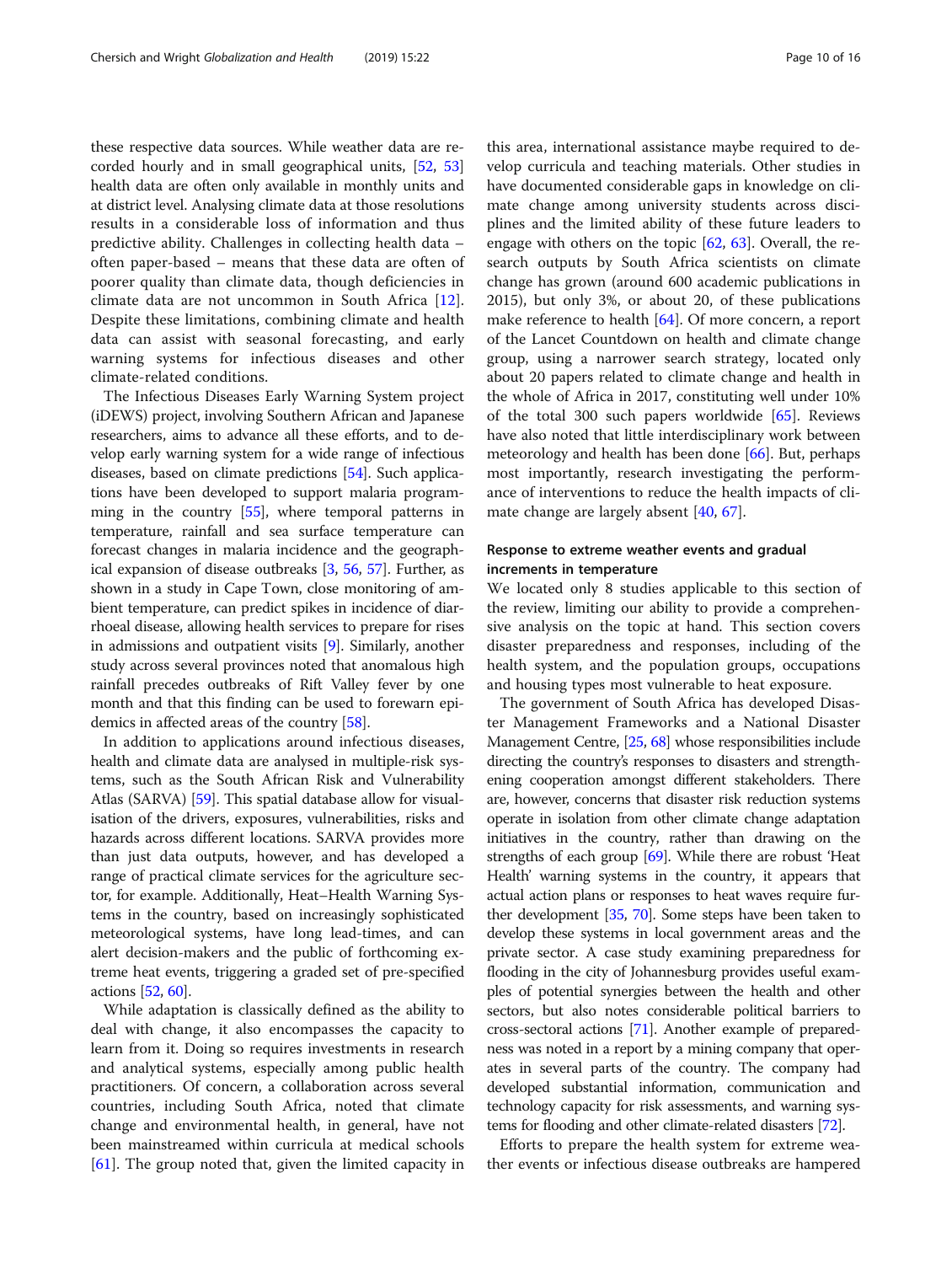by weaknesses in health systems, especially in human re-sources for health in South Africa [\[28\]](#page-13-0). The recent experiences with the Listeriosis outbreak, the largest and longest lasting epidemic documented worldwide to date, brought these concerns to the fore, in particular the country's ability to mount a swift and systematic response to disease outbreaks [\[73\]](#page-14-0). There were major challenges in collecting data on patient outcomes during the epidemic, for example, where the mortality status was unknown for as many as 30% of affected patients [\[74](#page-14-0)]. This outbreak and recent extreme weather events present many opportunities for learning. It seems, however, that these learning opportunities are often missed. A review of the responses to droughts in the country over the past century found that there have been few attempts to learn from previous droughts, and that responses to each event were largely developed de novo, rather than shaped by long-term planning and lessons from previous similar events [[75](#page-14-0)].

Several populations groups and geographical areas in South Africa are especially vulnerable to the impacts of climate change. The Draft National Adaptation Strategy in 2017 and the White Paper of 2011, which presented the South African Government's strategic vision for an effective climate change response mentions the importance of placing women and other vulnerable groups at the centre of adaptation actions. These documents, however, do not expand on this concept and no evidence was located on the differential effectiveness of adaptation interventions among women in the country, and efforts to specifically tailor adaptation measures accordingly [[31\]](#page-13-0). This is concerning as many of the health and social burdens in the country are underscored by harmful gender norms, with, for example, the country has one of the highest rates of sexual violence worldwide and a very gendered HIV epidemic [[76\]](#page-14-0). Few studies were located on adaption in occupational settings, many of which may become 'moderate to high risk' workplaces as temperatures rise [[15\]](#page-13-0). A study in Johannesburg and Upington (where daily maximum temperatures may exceed 40 °C) found that outdoor workers experienced a range of heat-related effects [\[17](#page-13-0)]. These include sunburn, sleeplessness, irritability and exhaustion, leading to difficulty in maintaining work levels and output during very hot weather. Aside from commencing work earlier, during the cooler part of the day, no measures had been taken to protect the workers, who believed that sunglasses, wide-brimmed hats and easier access to drinking water would improve their comfort and productivity. In the mining sector in South Africa, several studies have reported that workers' comfort and productivity can be raised with interventions such as ventilation cooling [[77](#page-14-0)–[79](#page-14-0)]. Of note, insulation within many hospital buildings has been found wanting, but little had been done to address the problem [[80\]](#page-14-0). Some hospitals have taken steps to increase use of natural ventilation to adapt to temperature increases and as part of efforts to curb use of air conditioning [\[81](#page-14-0)]. Natural ventilation also reduces transmission of multi-drug-resistant tuberculosis, important as the country has one of the highest rates of tuberculosis worldwide [\[82](#page-14-0)].

Improvements in specific types of housing, especially in informal settlements, could reduce the considerable heat-health impacts of these structures, which include mortality [\[18,](#page-13-0) [19\]](#page-13-0). We identified several studies on urban health in South Africa, but these did not extend to documenting the health benefits of energy efficient buildings, green spaces, public transport, car-free zones and active transport [[71](#page-14-0), [83](#page-14-0), [84](#page-14-0)]. Further, many school classrooms in the country are constructed of prefabricated asbestos sheeting and corrugated iron roofs or made from converted shipping containers. A study in several parts of Johannesburg showed that heat-related symptoms are common in these structures [[21](#page-13-0)]. The authors postulate that improving these structures would increase comfort for scholars and could raise educational outcomes.

# Discussion

The review sums the body of evidence on climate change adaptation in South Africa. We note that some steps have been taken to develop a multi-pronged strategy that cuts across health and other disciplines, and that helps adapt to the already substantial and future impacts of climate change in the country [[42,](#page-14-0) [85](#page-14-0)]. Such steps are being supported by efforts to build the resilience of vulnerable groups, who have limited ability to adapt to droughts, flooding, changes in biomes and other events [[84\]](#page-14-0). While key policy frameworks are in place, it is difficult to gauge whether these have been actualized at national and local level. Increased efforts to include civil society advocates, local communities and the private sector may accelerate progress with policy implementation. In South Africa, highly-detailed data are available on weather conditions at very fine spatial and temporal resolution. Health data generally have lower resolution and quality. Additional spatial and temporal disaggregation of health information could provide invaluable data, for example, to help identify critical heat-stress thresholds in different settings and to monitor the effectiveness of action response plans. In the meantime, more evaluations, including 'dry runs' are needed of the health aspects of emergency response plans to extreme weather events  $[60]$ . Gaps were also noted in research infrastructure and in efforts to reduce heat exposures in some housing types and occupational settings.

The case study presented here provides useful perspectives for other countries in sub-Saharan Africa. Most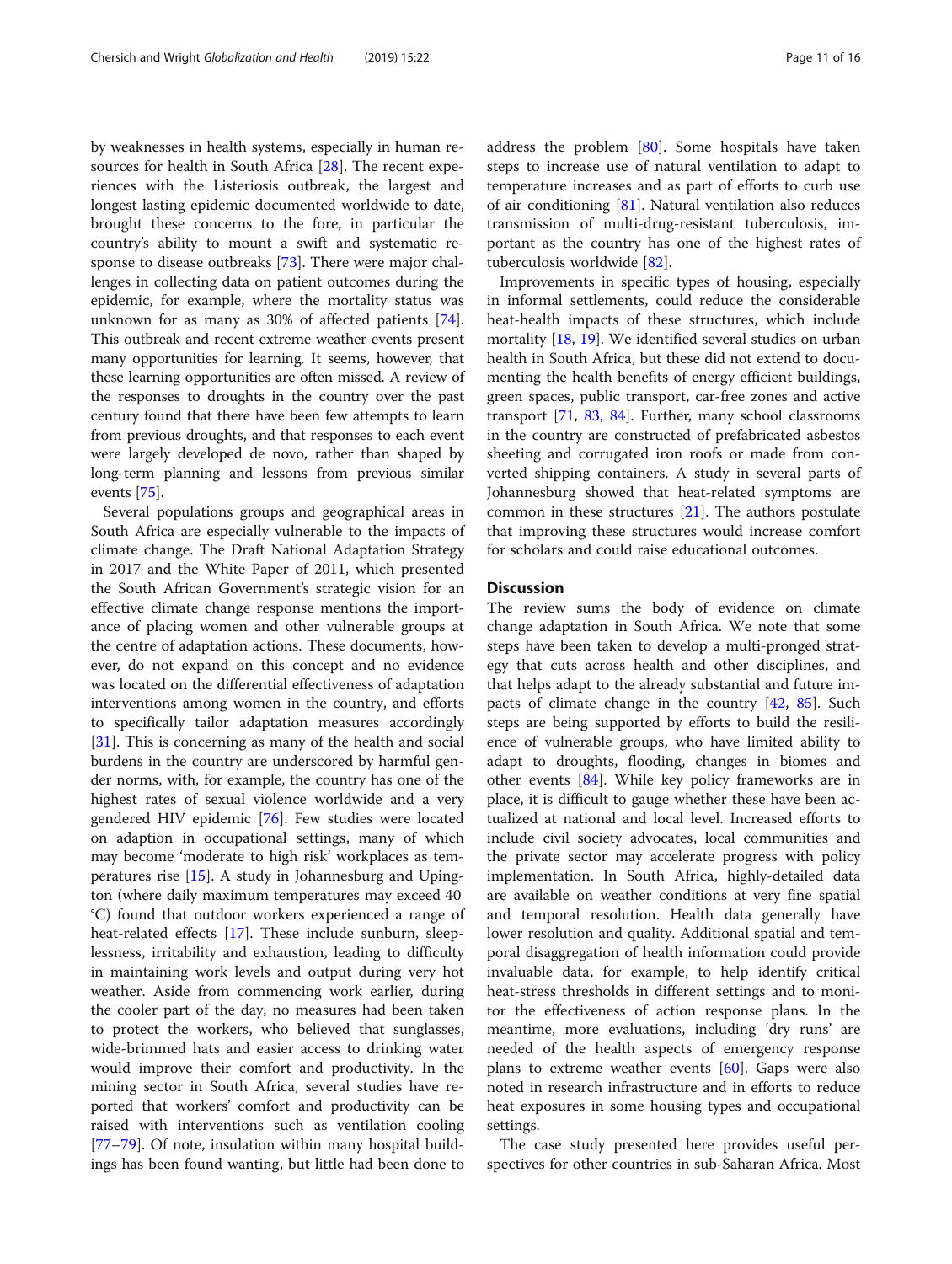especially, the findings could feed into the work of the Clim-HEALTH Africa network, which aims to share expertise, and to inform climate-sensitive policies and planning across the region [[86](#page-14-0)]. While the network has already supported the development of several adaptation plans, the evidence presented here may contribute to future iterations of these plans and other network initiatives.

Strategies for extreme events – and indeed for all interventions related to climate change – need to be informed by an analysis of the implications for those living in poverty, migrants, women and children, among other groups. We noted little evidence of specific 'targeting' of adaptation responses to vulnerable groups. There may, for example, be benefits to specifically targeting women, as opposed to men, in early warning systems and disaster reduction plans. This approach is supported by evidence that, as with many other social interventions, it is most effective to distribute relief kits and house building grants to women  $[87]$  $[87]$  $[87]$ . In tandem with other adaptation initiatives and targeting, the overall functioning of the health system needs to be fortified, though there is much uncertainty about how this might be done [\[88,](#page-14-0) [89](#page-15-0)]. The goal is to ensure that health facilities remain operational during extreme weather events, serve as places of refuge and support, and can summon the additional capacity required to deal with the impacts of extreme events. An external evaluation of the recent response to the Listeriosis outbreak might identify important lessons for improving the response to future outbreaks or extreme weather events. Potential links between climate change and that outbreak as well as future outbreaks also warrant investigation [\[73](#page-14-0)]. The health sector is also responsible for developing and testing heat-health guidelines for specific settings and populations, such as guidelines for sports events, which stipulate the temperature thresholds at which different sport activities should be cancelled.

Going forward, there are many opportunities to strengthen data monitoring and surveillance systems on climate and health. The Lancet Countdown has developed indicators to monitor national-level progress on climate change in the health sector [\[90](#page-15-0)]. Six of these pertain to adaptation and correspond broadly to the sections of this paper: 1. National adaptation plans for health; 2. City-level climate change risk assessments; 3. Detection and early warning of, preparedness for, and response to health emergencies; 4. Climate information services for health; 5. National assessment of vulnerability, impacts and adaptation for health; and 6. Climate-resilient health infrastructure. This paper suggests that additional work is required in each of these areas in South Africa. These indicators – and the full Lancet Countdown framework – could be used to benchmark the country's progress against other nations and to pinpoint the specific areas requiring attention [\[91](#page-15-0)].

Monitoring data could be used to produce annual estimates of the burden of disease and health costs that would be averted by more vigorous climate change mitigation or adaptation efforts [[92](#page-15-0)]. Such disease prediction models have been used with great effect in the HIV epidemic [[93](#page-15-0)], where they generated considerable pressure on the government and international donors to prioritise actions and resource allocations accordingly. Additionally, given the vulnerabilities of food security to climate change in South Africa, close monitoring is needed of under-nutrition, agriculture and marine productivity [[14](#page-13-0), [94](#page-15-0)].

An adequate adaptation response is contingent on the progressive accrual of robust evidence. This, in turn, depends on earmarked funding for research on climate change and health, agile and responsive research systems and, indeed, an adequate number of capacitated researchers. Given the growing attention paid to this field, high-quality evidence with compelling findings could rapidly foment policy changes. Moreover, if the quality and volume of research were raised, it will become possible to make evidence-based national policies, as in other health fields. The health sector in South Africa, with its considerable research capacity, is well placed to lead such efforts. To achieve this, however, researchers in other health fields, such as HIV, for example, would need to take on projects on climate change. As a first step, it may be useful to convene consultations of experts in health, the environment and related fields to develop broad plans for taking advantage of opportunities for cross-learning and action. Some targeted research funding for joint health and environmental projects on climate change could have a considerable impact. The iDEWS project offers an important example of such an initiative [[54\]](#page-14-0). In the long run, research in this field could be sustained by allocating more time to climate change topics in training programmes for health workers and public health practitioners.

While the review highlights some important findings, the limited number of papers located suggests that the country has some way to go to fulfilling its potential leadership role on the continent, and indeed globally. One area that health practitioners in South Africa could lead on is the promotion of a 'meat tax', given their pioneering work on the 'sugar tax' [[95\]](#page-15-0). Curbing the intake of ruminant meat is a key climate change mitigation strategy and would lower cancer risks, among other health benefits [\[96](#page-15-0)]. This is important in South Africa, where an estimated total of 875,000 tons of beef are consumed annually [\[97](#page-15-0)], producing 648 gigagrams of methane  $[98]$ . The principal arguments for a sugar tax – and indeed for tobacco and alcohol taxes – hold for ruminant meat: harm to self and others, and the considerable cost burdens on broader society [\[99](#page-15-0)]. In this case, the harms are mediated through environmental destruction, a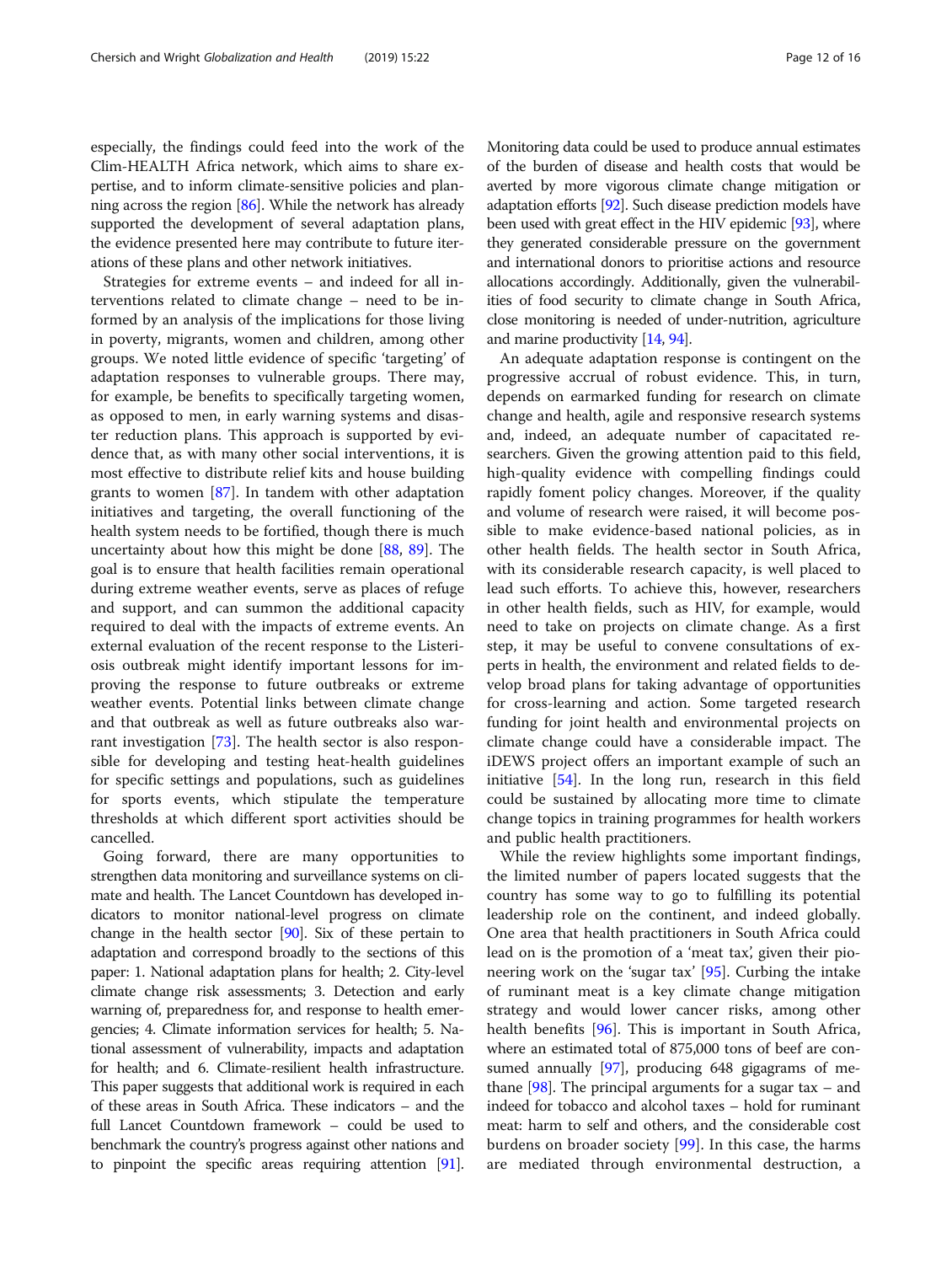change in climate and cancer, amongst others [[95](#page-15-0)]. Such policies are, however, likely to be vigorously opposed by the meat industry in South Africa, and public health and environmental and social justice experts in the country will need to rally together [[26\]](#page-13-0). Bringing together the complementary skills of these experts has the potential for powerful synergies and for drawing additional researchers into the climate change and health arena. Similarly, broadening the scope of climate change adaptation to encompass existing programmes that have an indirect impact on climate change adaptation would also increase the number of climate adaption workers. This would also assist in mainstreaming climate change into existing health programmes, and highlight additional ways that the health sector has successfully responded to the problem. Increased attention to these successes might demonstrate the extent to which the sector is leading the field and its potential contribution to overall adaptation efforts in the country.

The study has some limitations. The limited number of papers included in the review ( $n = 22$ ) and the heterogeneous nature of the evidence constrained our ability to draw overall conclusions about the adaption response to date. Likely many additional studies on the topic are published in grey literature sources or unpublished and would thus not be in our search. Moreover, the search would not have located studies of interventions by the health sector that indirectly reduce the impact of climate change, but have not been framed as such. These intervention may include socio-economic initiatives that build financial resilience of households, improvements in housing and control of infectious diseases.

# Conclusion

In fact, explicitly framing existing programmes that have an indirect impact on climate change adaptation as contributing to climate change adaptation.

The review highlights several important gaps in adaptation practices. While policy and planning frameworks for climate change at national, provincial and local level do make mention of health priorities, the health sector does not yet appear to be viewed as an essential platform for adaption measures, and health concerns appear to be accorded low priority. We did, however, note several important examples of health sector involvement in adaptation initiatives within local area government and in occupational settings. Importantly, there have been few rigorous evaluations of the effectiveness of actual interventions on climate adaptation for the health sector; most studies are descriptive in nature. Perhaps the largest knowledge gap is evidence around the effectiveness of disaster management systems and the level of preparedness of these systems for extreme weather events. The lack of studies on that and other topics may reflect the nascent nature of the field and that the priority given to climate-sensitive conditions in training for health workers and public health practitioners has not reflected the present and future burden of these conditions.

Clearly, interventions targeting the direct impacts of climate change need to occur in tandem with actions to shore up the resilience of the population and health system. Many health sector initiatives targeting those areas already contribute to climate adaptation, albeit indirectly so. Highlighting the successes of these initiatives and explicitly framing them as part of climate adaptation could mainstream climate change into existing programmes and provide examples of the ways in which the country is already successfully responding to the problem. Reframing in this manner may generate the leadership and momentum necessary for making rapid advances in this field.

Indeed, increased health sector leadership and lobbying may prove pivotal in advancing the adaptation field per se. The explicit framing of climate change adaptation and mitigation as critical to protecting the health of the nation may secure a more vigorous policy and programmatic response by government, and strengthen the engagement of civil society and communities [[36\]](#page-13-0). Health could be placed firmly at the centre of policies for climate change adaptation and mitigation. Equally, effective leadership would mainstream climate change considerations into all policies for health [[37\]](#page-13-0). High-quality research, involving a range of disciplines and backed by local and international funding, could go a long way to securing these changes.

While the country has led the way globally in HIV and several other arenas, it has yet to fully assume a leadership role in this field. With increased focus, the health sector could use its considerable influence to advocate for policy change and improved climate governance: it's time for health to take a lead.

#### Abbreviations

DHIS: Demographic Health Information System; HIV: Human Immunodeficiency Virus; iDEWS: Infectious Diseases Early Warning System project

#### Acknowledgements

Neville Sweijd, Helen Rees, Fiona Scorgie for technical inputs.

#### Funding

This research received no external funding.

#### Availability of data and materials

Not applicable as it is a review. Data sharing is not applicable to this article as no datasets were generated or analysed during the current study.

#### Authors' contributions

MFC conceptualized the article and wrote the first draft. CW contributed to writing the drafts of the paper and provided critical review of each draft. Both authors read and approved the final manuscript.

## Ethics approval and consent to participate

Not applicable as it is a review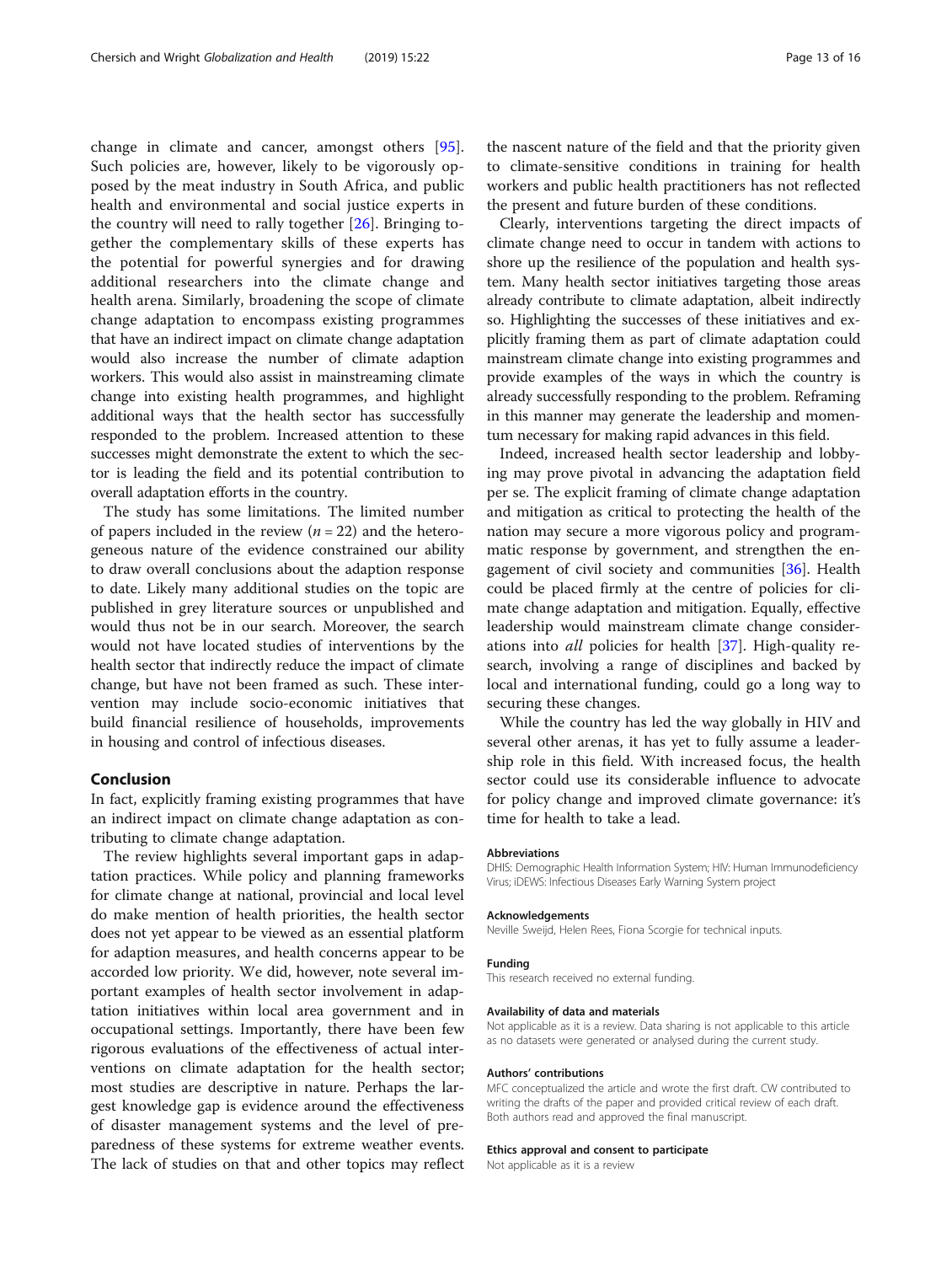# <span id="page-13-0"></span>Consent for publication

Not applicable as it is a review

#### Competing interests

The authors declare that they have no competing interests.

# Publisher's Note

Springer Nature remains neutral with regard to jurisdictional claims in published maps and institutional affiliations.

#### Author details

<sup>1</sup>Wits Reproductive Health and HIV Institute, Faculty of Health Sciences, University of the Witwatersrand, Johannesburg, South Africa. <sup>2</sup>Environment and Health Research Unit, South African Medical Research Council and Department of Geography, Geoinformatics and Meteorology, University of Pretoria, Pretoria, South Africa.

# Received: 20 November 2018 Accepted: 12 March 2019 Published online: 19 March 2019

#### References

- 1. Department of Environmental Affairs, Republic of South Africa. Draft: South Africa's Third National Communication under the United Nations Framework Convention on Climate Change. 2017. [https://www.](https://www.environment.gov.za/sites/default/files/reports/draftsouthafricas3rdnationalcommunication_unfccc2017.pdf) [environment.gov.za/sites/default/files/reports/](https://www.environment.gov.za/sites/default/files/reports/draftsouthafricas3rdnationalcommunication_unfccc2017.pdf) [draftsouthafricas3rdnationalcommunication\\_unfccc2017.pdf](https://www.environment.gov.za/sites/default/files/reports/draftsouthafricas3rdnationalcommunication_unfccc2017.pdf). 15 Mar 2019
- 2. Kapwata T, Gebreslasie MT, Mathee A, Wright CY. Current and Potential Future Seasonal Trends of Indoor Dwelling Temperature and Likely Health Risks in Rural Southern Africa. Int. J. Environ. Res. Public Health. 2018;15(5):16.
- 3. Komen K, Olwoch J, Rautenbach H, Botai J, Adebayo A. Long-run relative importance of temperature as the main driver to malaria transmission in Limpopo Province, South Africa: a simple econometric approach. EcoHealth. 2015;12(1):131–43.
- 4. Adeola AM, Botai JO, Rautenbach H, Adisa OM, Ncongwane KP, Botai CM, et al. Climatic Variables and Malaria Morbidity in Mutale Local Municipality, South Africa: A 19-Year Data Analysis. Int J Environ Res Public Health. 2017;14(11):E1360.
- Metras R, Jewell C, Porphyre T, Thompson PN, Pfeiffer DU, Collins LM, et al. Risk factors associated with Rift Valley fever epidemics in South Africa in 2008–11. Scientific reports. 2015;5:9492.
- 6. Redding DW, Tiedt S, Lo Iacono G, Bett B, Jones KE. Spatial, seasonal and climatic predictive models of Rift Valley fever disease across Africa. Philos Trans R Soc Lond B Biol Sci. 2017;372(1725):20160165.
- 7. Gilbert M, Slingenbergh J, Xiao X. Climate change and avian influenza. Revue scientifique et technique (International Office of Epizootics). 2008; 27(2):459–66.
- Kalinda C, Chimbari M, Mukaratirwa S. Implications of Changing Temperatures on the Growth, Fecundity and Survival of Intermediate Host Snails of Schistosomiasis: A Systematic Review. Int. J. Environ. Res. Public Health. 2017;14(1):80.
- 9. Musengimana G, Mukinda FK, Machekano R, Mahomed H. Temperature Variability and Occurrence of Diarrhoea in Children under Five-Years-Old in Cape Town Metropolitan Sub-Districts. Int J Environ Res Public Health. 2016;13(9).
- 10. Mendelsohn J, Dawson T. Climate and cholera in KwaZulu-Natal, South Africa: the role of environmental factors and implications for epidemic preparedness. Int J Hyg Environ Health. 2008;211(1–2):156–62.
- 11. Wichmann J. Heat effects of ambient apparent temperature on all-cause mortality in Cape Town, Durban and Johannesburg, South Africa: 2006– 2010. Sci Total Environ. 2017;587–588:266–72.
- 12. Scovronick N, Sera F, Acquaotta F, Garzena D, Fratianni S, Wright CY, et al. The association between ambient temperature and mortality in South Africa: A time-series analysis. Environmental research. 2018;161:229–35.
- 13. Mugambiwa SS, Tirivangasi HM. Climate change: A threat towards achieving 'Sustainable Development Goal number two' (end hunger, achieve food security and improved nutrition and promote sustainable agriculture) in South Africa. Jamba. 2017;9(1):350.
- 14. Masipa TS. The impact of climate change on food security in South Africa: Current realities and challenges ahead. Jamba (Potchefstroom, South Africa). 2017;9(1):411.
- 15. Kjellstrom T, Lemke B, Hyatt O, Otto M. Climate change and occupational health: A South African perspective. SAMJ S Afr Med J. 2014;104(8):586–+.
- 16. Wyndham CH. A survey of the causal factors in heat stroke and of their prevention in the gold mining industry. J South African Inst Mining Metallurgy. 1965;66:125–56.
- 17. Mathee A, Oba J, Rose A. Climate change impacts on working people (the HOTHAPS initiative): findings of the South African pilot study. Global health action. 2010;3.
- 18. Naicker N, Teare J, Balakrishna Y, Wright CY, Mathee A. Indoor Temperatures in Low Cost Housing in Johannesburg, South Africa. Int J Environ Res Public Health. 2017;14(11).
- 19. Scovronick N, Armstrong B. The impact of housing type on temperaturerelated mortality in South Africa, 1996–2015. Environmental research. 2012; 113:46–51.
- 20. Balmer M. Household coal use in an urban township in South Africa. J Energy S Afr. 2007;18:27–32.
- 21. Bidassey-Manilal S, Wright CY, Engelbrecht JC, Albers PN, Garland RM, Matooane M. Students' Perceived Heat-Health Symptoms Increased with Warmer Classroom Temperatures. Int J Environ Res Public Health. 2016;13(6).
- 22. Wright CY, Street RA, Cele N, Kunene Z, Balakrishna Y, Albers PN, et al. Indoor Temperatures in Patient Waiting Rooms in Eight Rural Primary Health Care Centers in Northern South Africa and the Related Potential Risks to Human Health and Wellbeing. International Journal of Environmental Research and Public Health. 2017;14(1):11.
- 23. Herman AA, Stein DJ, Seedat S, Heeringa SG, Moomal H, Williams DR. The South African Stress and Health (SASH) study: 12-month and lifetime prevalence of common mental disorders. South African medical journal = Suid-Afrikaanse tydskrif vir geneeskunde. 2009;99(5 Pt 2):339–44.
- 24. Department of Environmental Affairs. Government Gazette, Staatskoerant: Republic of South Africa, Republiek van Suid Afrika. No. 41689. 2018. [https://www.environment.gov.za/sites/default/files/legislations/](https://www.environment.gov.za/sites/default/files/legislations/climatechangebill2018_gn41689.pdf) [climatechangebill2018\\_gn41689.pdf](https://www.environment.gov.za/sites/default/files/legislations/climatechangebill2018_gn41689.pdf)
- 25. Department of Environmental Affairs, Republic of South Africa. National climate change adaptation strategy. 2nd draft for public comments. 2017. [https://www.environment.gov.za/sites/default/files/reports/nationalclimate\\_](https://www.environment.gov.za/sites/default/files/reports/nationalclimate_changeadaptation_strategyforcomment_nccas.pdf) [changeadaptation\\_strategyforcomment\\_nccas.pdf](https://www.environment.gov.za/sites/default/files/reports/nationalclimate_changeadaptation_strategyforcomment_nccas.pdf)
- 26. AGRI SA. Implications of a carbon tax and offset system for Agriculture in South Africa. 2017. [http://www.greenagri.org.za/blog/implications-of-a](http://www.greenagri.org.za/blog/implications-of-a-carbon-tax-and-offset-system-for-agriculture-in-south-africa/)[carbon-tax-and-offset-system-for-agriculture-in-south-africa/](http://www.greenagri.org.za/blog/implications-of-a-carbon-tax-and-offset-system-for-agriculture-in-south-africa/)
- 27. Kjellstrom T, Briggs D, Freyberg C, Lemke B, Otto M, Hyatt O. Heat, Human Performance, and Occupational Health: A Key Issue for the Assessment of Global Climate Change Impacts. Annual review of public health. 2016;37:97–112.
- 28. The Lancet. South Africa sliding backwards. Lancet (London, England). 2018; 391(10129):1456.
- 29. Department of Social Development. <http://www.sassa.gov.za/>. 15 Mar 2019
- 30. South Africa Social Security Agency. 2019 Budget Speech Highlights. <http://www.sassa.gov.za/>. 2019.
- 31. Makina A, Moyo T. Mind the gap: institutional considerations for genderinclusive climate change policy in Sub-Saharan Africa. Local Environ. 2016;21(10):1185–97.
- 32. Mail and Guardian Newspaper, Magubane K. SA energy will still be twothirds coal in 2030 – Radebe. 5 September 2018. [https://mg.co.za/article/](https://mg.co.za/article/2018-09-05-sa-energy-will-still-be-two-thirds-coal-in-2030-radebe) [2018-09-05-sa-energy-will-still-be-two-thirds-coal-in-2030-radebe.](https://mg.co.za/article/2018-09-05-sa-energy-will-still-be-two-thirds-coal-in-2030-radebe) 15 Mar 2019
- 33. Adgera WN, Arnella NW, Tompkinsa EL. Successful adaptation to climate change across scales. Global Environmental Change. 2005;15:77–86.
- 34. Pearce TD, Rodríguez EH, Fawcett D, Ford JD. How Is Australia Adapting to Climate Change Based on a Systematic Review? sustainability. 2018;10, 3280; doi[:https://doi.org/10.3390/su10093280.](https://doi.org/10.3390/su10093280)
- 35. World Meteorological Organization, WHO. Heatwaves and health: guidance on warning-system development. 2015. [http://www.who.int/globalchange/](http://www.who.int/globalchange/publications/heatwaves-health-guidance/en/) [publications/heatwaves-health-guidance/en/](http://www.who.int/globalchange/publications/heatwaves-health-guidance/en/)
- 36. Ramanathan V, Haines A. Healthcare professionals must lead on climate change. BMJ. 2016;355:i5245.
- 37. Davis-Reddy CL, Vincent K. Climate Risk and Vulnerability: A Handbook for Southern Africa. 2nd ed. Pretoria: CSIR; 2018. [https://www.csir.co.za/sites/default/](https://www.csir.co.za/sites/default/files/Documents/SADC%20Handbook_Second%20Edition_full%20report.pdf) [files/Documents/SADC%20Handbook\\_Second%20Edition\\_full%20report.pdf](https://www.csir.co.za/sites/default/files/Documents/SADC%20Handbook_Second%20Edition_full%20report.pdf)
- 38. National Government of South Africa. National Environmental management: air quality act No. 39 of 2004. 2004. [http://www.wylie.co.za/wp-content/](http://www.wylie.co.za/wp-content/uploads/NATIONAL-ENVIRONMENTAL-MANAGEMENT_-AIR-QUALITY-ACT-NO.-39-OF-2004.pdf) [uploads/NATIONAL-ENVIRONMENTAL-MANAGEMENT\\_-AIR-QUALITY-ACT-](http://www.wylie.co.za/wp-content/uploads/NATIONAL-ENVIRONMENTAL-MANAGEMENT_-AIR-QUALITY-ACT-NO.-39-OF-2004.pdf)[NO.-39-OF-2004.pdf](http://www.wylie.co.za/wp-content/uploads/NATIONAL-ENVIRONMENTAL-MANAGEMENT_-AIR-QUALITY-ACT-NO.-39-OF-2004.pdf)
- 39. Sweijd NA, Wright CY, Westwood A, Rouault M, Landman WA, MacKenzie ML, et al. Climate change is catchy--but when will it really hurt. South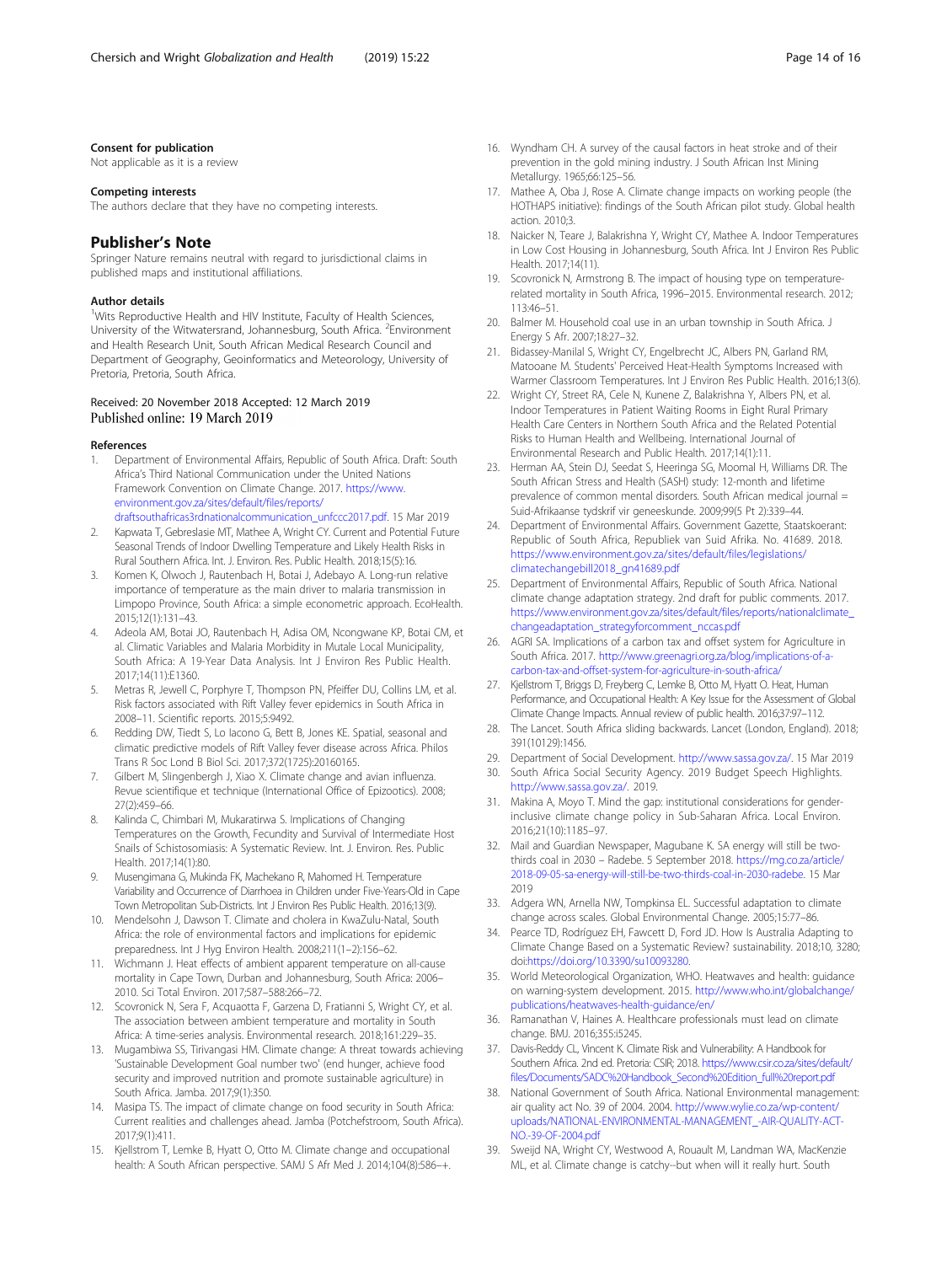<span id="page-14-0"></span>African medical journal = Suid-Afrikaanse tydskrif vir geneeskunde. 2015; 105(12):1018–23.

- 40. Ziervogel G, New M, van Garderen EA, Midgley G, Taylor A, Hamann R, et al. Climate change impacts and adaptation in South Africa. Wiley Interdiscip Rev-Clim Chang. 2014;5(5):605–20.
- 41. Myers J, Young T, Galloway M, Manyike P, Tucker T. A public health approach to the impact of climate change on health in southern Africa identifying priority modifiable risks. South African medical journal = Suid-Afrikaanse tydskrif vir geneeskunde. 2011;101(11):817–20.
- 42. Garland RM. National policy response to climate change in South Africa. SAMJ S Afr Med J. 2014;104(8):584-+
- 43. Chersich MF, Wright CY, Venter F, Rees H, Scorgie F, Erasmus B. Impacts of Climate Change on Health and Wellbeing in South Africa. Int. J. Environ. Res. Public Health. 2018;1884.
- 44. Pasquini L, Ziervogel G, Cowling RM, Shearing C. What enables local governments to mainstream climate change adaptation? Lessons learned from two municipal case studies in the Western Cape. South Africa. Clim Dev. 2015;7(1):60–70.
- 45. Ziervogel G, New M. Archer van Garderen E, Midgley G, Taylor A, Hamann R, et al. Climate change impacts and adaptation in South Africa. WIREs Clim Change. 2014;5:605–20.
- 46. Lethoko MX. Inclusion of climate change strategies in municipal Integrated Development Plans: A case from seven municipalities in Limpopo Province, South Africa. Jamba (Potchefstroom, South Africa). 2016;8(3):245.
- 47. Paz S, Negev M, Clermont A, Green MS. Health Aspects of Climate Change in Cities with Mediterranean Climate, and Local Adaptation Plans. Int. J. Environ. Res. Public Health. 2016;13(4):438.
- 48. Shezi B, Mathee A, Siziba W, Street RA, Naicker N, Kunene Z, et al. Environmental health practitioners potentially play a key role in helping communities adapt to climate change. BMC Public Health. 2019;19(1):54.
- 49. Baudoin MA, Ziervogel G. What role for local organisations in climate change adaptation? Insights from South Africa. Reg Envir Chang. 2017;17(3): 691–702.
- 50. Roberts D. Thinking globally, acting locally institutionalizing climate change at the local government level in Durban. South Africa. Environment and Urbanization. 2008;20(2):521–37.
- 51. Lervik M, Sutherland C. Local Climate Governance in the Global South: The case of eThekwini Municipality and the Responsible Accommodation Campaign. Environ Policy Gov. 2017;27(4):325–35.
- 52. South African Weather Service. 2018. [http://www.weathersa.co.za/warnings/](http://www.weathersa.co.za/warnings/forecast) [forecast.](http://www.weathersa.co.za/warnings/forecast) 15 Mar 2019
- 53. Agricultural Research Council. <http://www.arc.agric.za/Pages/Home.aspx>. 15 Mar 2019
- 54. Establishment of an Early-Warning System for Infectious Diseases, Incorporating Climate Predictions. 2018. [http://www.tm.nagasaki-u.ac.jp/](http://www.tm.nagasaki-u.ac.jp/satreps/organization_eng.html) [satreps/organization\\_eng.html](http://www.tm.nagasaki-u.ac.jp/satreps/organization_eng.html). 15 Mar 2019
- 55. Ikeda T, Behera SK, Morioka Y, Minakawa N, Hashizume M, Tsuzuki A, et al. Seasonally lagged effects of climatic factors on malaria incidence in South Africa. Sci Rep. 2017;7(1):2458.
- 56. Komen K. Could Malaria Control Programmes be Timed to Coincide with Onset of Rainfall? EcoHealth. 2017;14(2):259–71.
- 57. Beheraa SK, Morioka Y, Ikeda T, Doi T, Ratnam JV, Nonaka M, et al. Malaria incidences in South Africa linked to a climate mode in southwestern Indian Ocean. Environmental Development. 2018;27:47–57.
- 58. Williams R, Malherbe J, Weepener H, Majiwa P, Swanepoel R. Anomalous High Rainfall and Soil Saturation as Combined Risk Indicator of Rift Valley Fever Outbreaks, South Africa, 2008–2011. Emerg Infect Dis. 2016;22(12):2054–62.
- 59. Department of Science and Technology, National Research Foundation, South Africa Environmental Observation Network. South African Risk and Vulnerability Atlas (SARVA). 2018. <http://sarva2.dirisa.org/>
- 60. World Meteorological Organization, WHO. Heatwaves and Health: Guidance on Warning-System Development. 2015.
- 61. Walpole SC, Vyas A, Maxwell J, Canny BJ, Woollard R, Wellbery C, et al. Building an environmentally accountable medical curriculum through international collaboration. Med Teach. 2017;39(10):1040–50.
- 62. El Zoghbi MB, El Ansari W. University students as recipients of and contributors to information on climate change: insights from South Africa and implications for well-being. Central European journal of public health. 2014;22(2):125–32.
- 63. Mugambiwa SS, Dzomonda O. Climate change and vulnerability discourse by students at a South African university. Jamba (Potchefstroom, South Africa). 2018;10(1):476.
- 64. Department of Science and Technology, Academy of Science of South Africa. The State of Climate Change Science and Technology in South Africa. First Biennial Report to Cabinet. 2017. [http://research.assaf.org.za/bitstream/handle/20.500.11911/](http://research.assaf.org.za/bitstream/handle/20.500.11911/66/ASSAf%20State%20of%20Climate%20Change.pdf?sequence=1&isAllowed=y) [66/ASSAf%20State%20of%20Climate%20Change.pdf?sequence=1&isAllowed=y](http://research.assaf.org.za/bitstream/handle/20.500.11911/66/ASSAf%20State%20of%20Climate%20Change.pdf?sequence=1&isAllowed=y)
- 65. Watts N, Adger WN, Ayeb-Karlsson S, Bai Y, Byass P, Campbell-Lendrum D, et al. The Lancet Countdown: tracking progress on health and climate change. Lancet (London, England). 2017;389(10074):1151–64.
- 66. Verner G, Schutte S, Knop J, Sankoh O, Sauerborn R. Health in climate change research from 1990 to 2014: positive trend, but still underperforming. Global health action. 2016;9:30723.
- 67. Myers J, Young T, Galloway M, Manyike P, Tucker T. Responding to climate change in southern Africa - the role of research. South African medical journal =. Suid-Afrikaanse tydskrif vir geneeskunde. 2011;101(11):820–2.
- 68. National Disaster Management Centre South Africa, Department of Cooperative Governance and Traditional Affairs. 2018. [http://www.ndmc.](http://www.ndmc.gov.za/Pages/Home-Page.aspx) [gov.za/Pages/Home-Page.aspx](http://www.ndmc.gov.za/Pages/Home-Page.aspx)
- 69. Nemakonde LD, Van Niekerk D. A normative model for integrating organisations for disaster risk reduction and climate change adaptation within SADC member states. Disaster Prev Manag. 2017;26(3):361–76.
- 70. Boeckmann M, Rohn I. Is planned adaptation to heat reducing heat-related mortality and illness? A systematic review. BMC Public Health. 2014;14:1112.
- 71. Hetz K. Contesting adaptation synergies: political realities in reconciling climate change adaptation with urban development in Johannesburg. South Africa. Reg Envir Chang. 2016;16(4):1171–82.
- 72. Aleke BI, Nhamo G. Information and communication technology and climate change adaptation: Evidence from selected mining companies in South Africa. Jamba (Potchefstroom, South Africa). 2016;8(3):250.
- 73. Chersich MF, Scorgie F, Rees H, Wright CY. How climate change can fuel listeriosis outbreaks in South Africa. South African medical journal =. Suid-Afrikaanse tydskrif vir geneeskunde. 2018;108(6):453–4.
- 74. Centre for Enteric Diseases, Division of Public Health Surveillance and Response Outbreak Response Unit, National Institute for Communicable Diseases, National Health Laboratory Service. Situation report on listeriosis outbreak, South Africa. 14 March 2018. 2018. [http://www.nicd.ac.za/wp](http://www.nicd.ac.za/wp-content/uploads/2018/03/Listeria-Sitrep-13Mar2018_finalapproved.pdf)[content/uploads/2018/03/Listeria-Sitrep-13Mar2018\\_finalapproved.pdf](http://www.nicd.ac.za/wp-content/uploads/2018/03/Listeria-Sitrep-13Mar2018_finalapproved.pdf)
- 75. Vogel C. Olivier D. Regional Environmental Change: Re-imagining the potential of effective drought responses in South Africa; 2018.
- 76. Jewkes R, Abrahams N. The epidemiology of rape and sexual coercion in South Africa: an overview. Soc Sci Med. 2002;55(7):1231–44.
- 77. Fisk WJ. Health and productivity gains from better indoor environments and their relationship with building energy efficiency. Annu Rev Energ Environ. 2000;25(537e66).
- 78. Wyndham C. A survey of the causal factors in heat stroke and of their prevention in the gold mining industry. J South Afr Inst Min Metall. 1994;94:165e88.
- 79. Kjellstrom T, Gabrysch S, Lemke B, Dear K. The 'Hothaps' programme for assessing climate change impacts on occupational health and productivity: an invitation to carry out field studies. Global health action. 2009;2.
- 80. Wright CY, Street RA, Cele N, Kunene Z, Balakrishna Y, Albers PN, et al. Indoor Temperatures in Patient Waiting Rooms in Eight Rural Primary Health Care Centers in Northern South Africa and the Related Potential Risks to Human Health and Wellbeing. Int J Environ Res Public Health. 2017;14(1).
- 81. Weimann E, Patel B. Tackling the climate targets set by the Paris Agreement (COP 21): Green leadership empowers public hospitals to overcome obstacles and challenges in a resource-constrained environment. South African medical journal = Suid-Afrikaanse tydskrif vir geneeskunde. 2016;107(1):34–8.
- 82. WHO. Global tuberculosis report. 2017. [http://www.who.int/tb/publications/](http://www.who.int/tb/publications/global_report/MainText_13Nov2017.pdf?ua=1) [global\\_report/MainText\\_13Nov2017.pdf?ua=1](http://www.who.int/tb/publications/global_report/MainText_13Nov2017.pdf?ua=1)
- 83. Rees H, Delany-Moretlwe S, Scorgie F, Luchters S, Chersich MF. At the Heart of the Problem: Health in Johannesburg's Inner-City. BMC Public Health. 2017;17(Suppl 3):554.
- 84. Ziervogel G, Cowen A, Ziniades J. Moving from Adaptive to Transformative Capacity: Building Foundations for Inclusive, Thriving, and Regenerative Urban Settlements. Sustainability. 2016;8(9):20.
- 85. Government Gazette, Republic of South Africa. Vol. 636, No. 41689. Climate Change Bill, 2018: For Public Comment 2018. [https://www.environment.gov.](https://www.environment.gov.za/sites/default/files/legislations/climatechangebill2018_gn41689.pdf) [za/sites/default/files/legislations/climatechangebill2018\\_gn41689.pdf](https://www.environment.gov.za/sites/default/files/legislations/climatechangebill2018_gn41689.pdf)
- 86. Africa C-H. <http://www.climhealthafrica.org/>. 15 Mar 2019
- 87. WHO. Gender, climate change and health. 2014.
- 88. Kula N, Haines A, Fryatt R. Reducing vulnerability to climate change in sub-Saharan Africa: the need for better evidence. PLoS medicine. 2013; 10(1):e1001374.